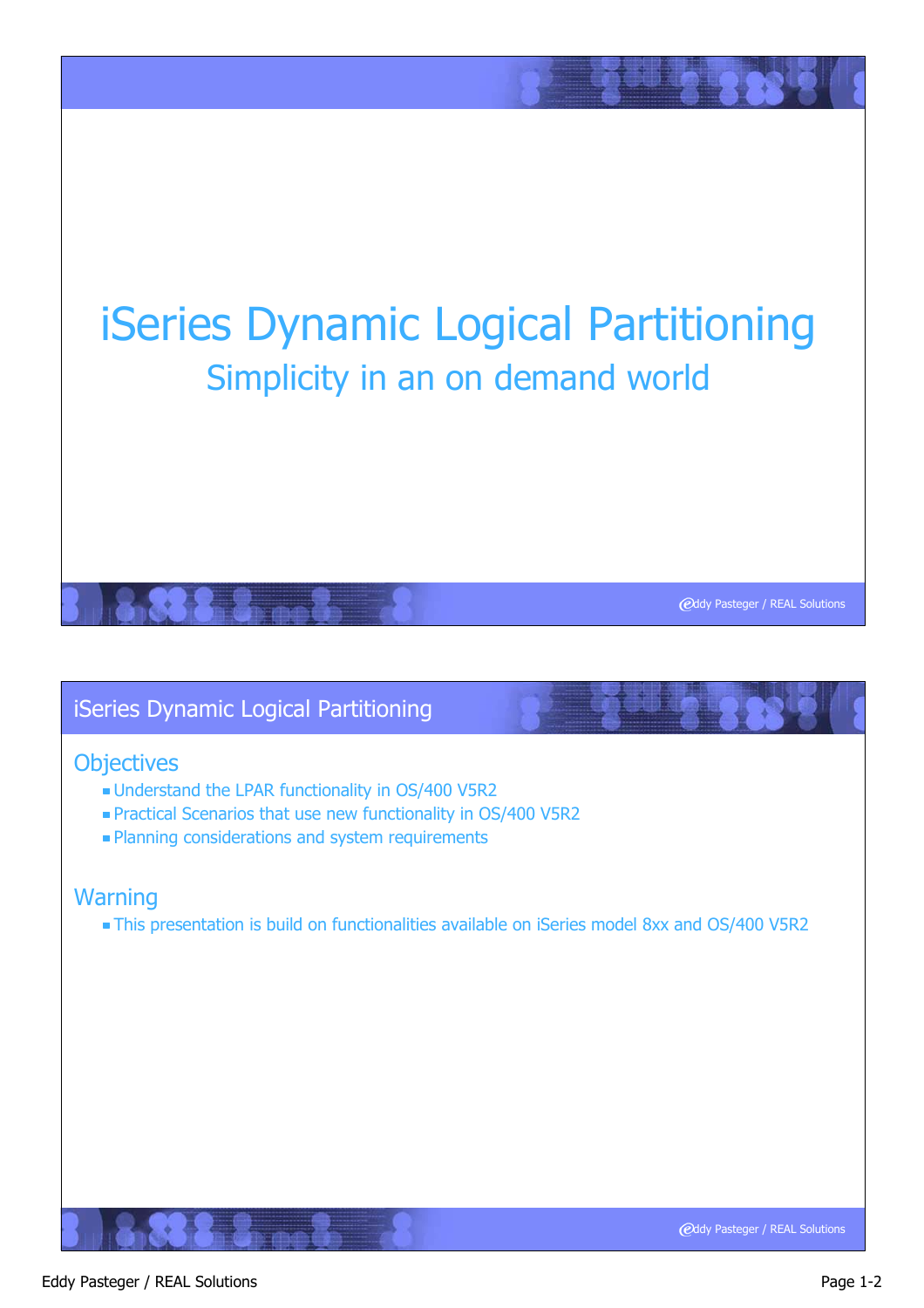

# Chapter 1. iSeries Hierarchy of Microprocessors

"High performance on an iSeries server is achieved by using many individual high performance microprocessors, I/O devices, and interconnect technologies"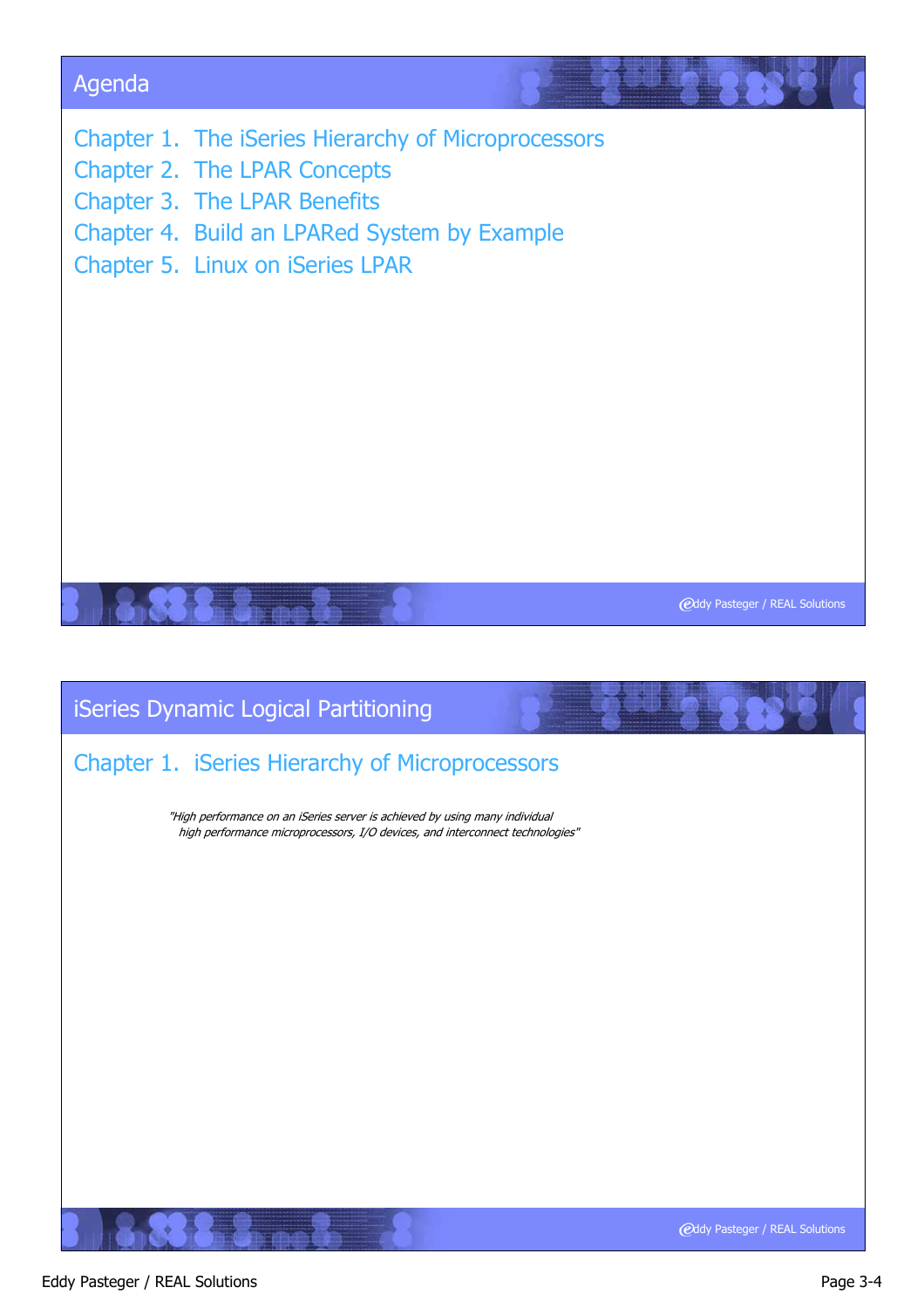



#### Eddy Pasteger / REAL Solutions **Page 5-6**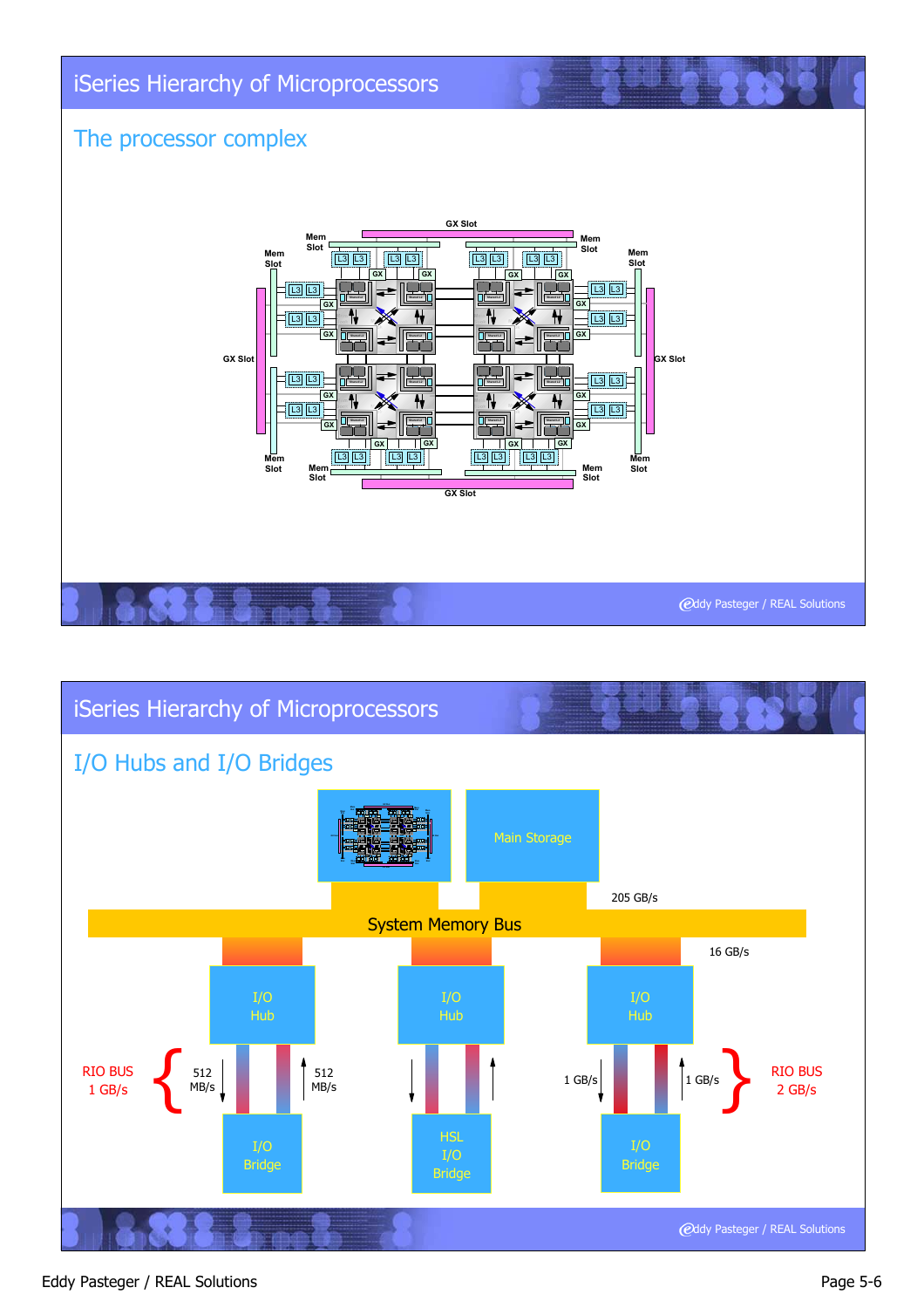



#### Eddy Pasteger / REAL Solutions **Page 7-8**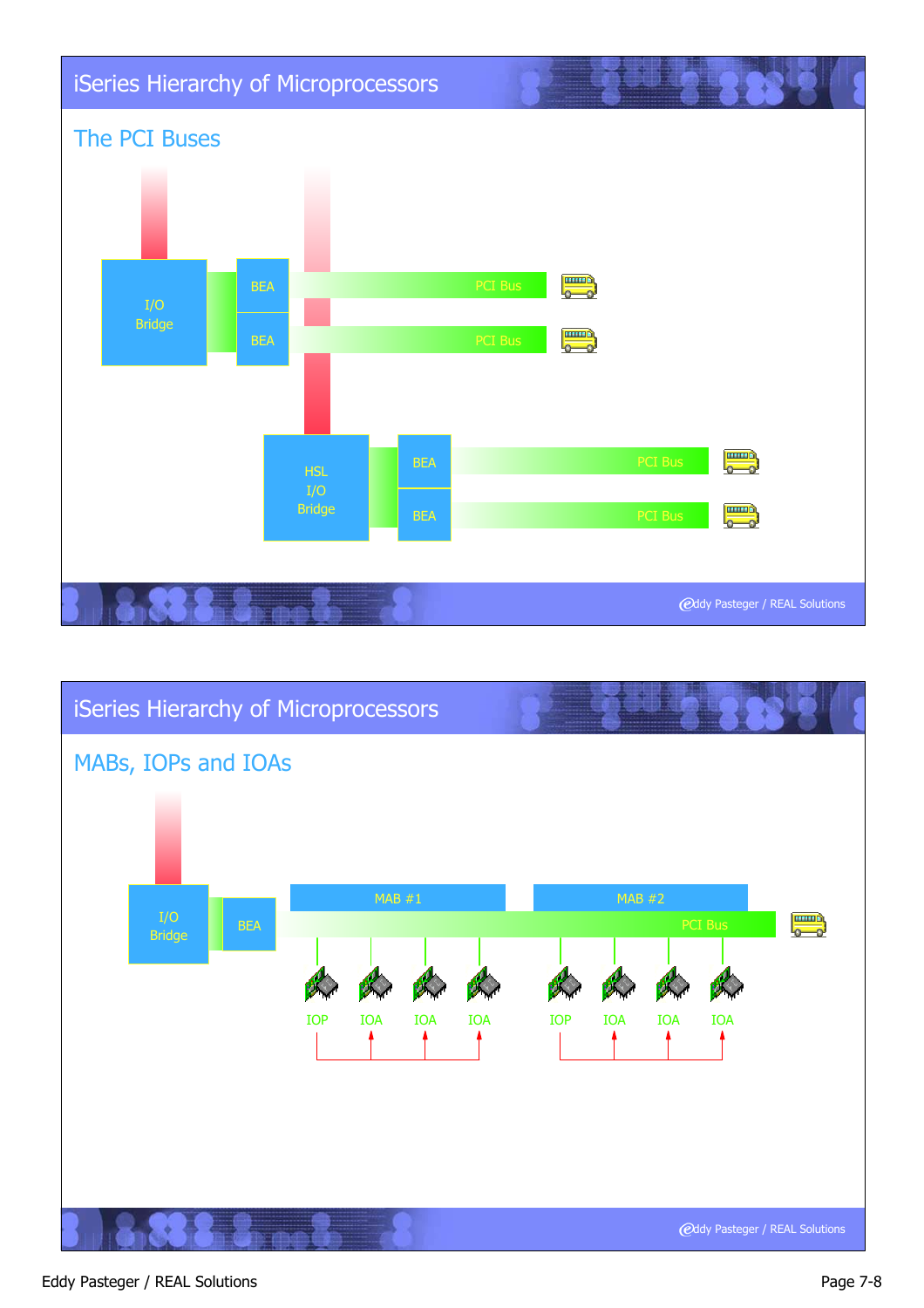# iSeries Hierarchy of Microprocessors

# Example : an iSeries model 825 system



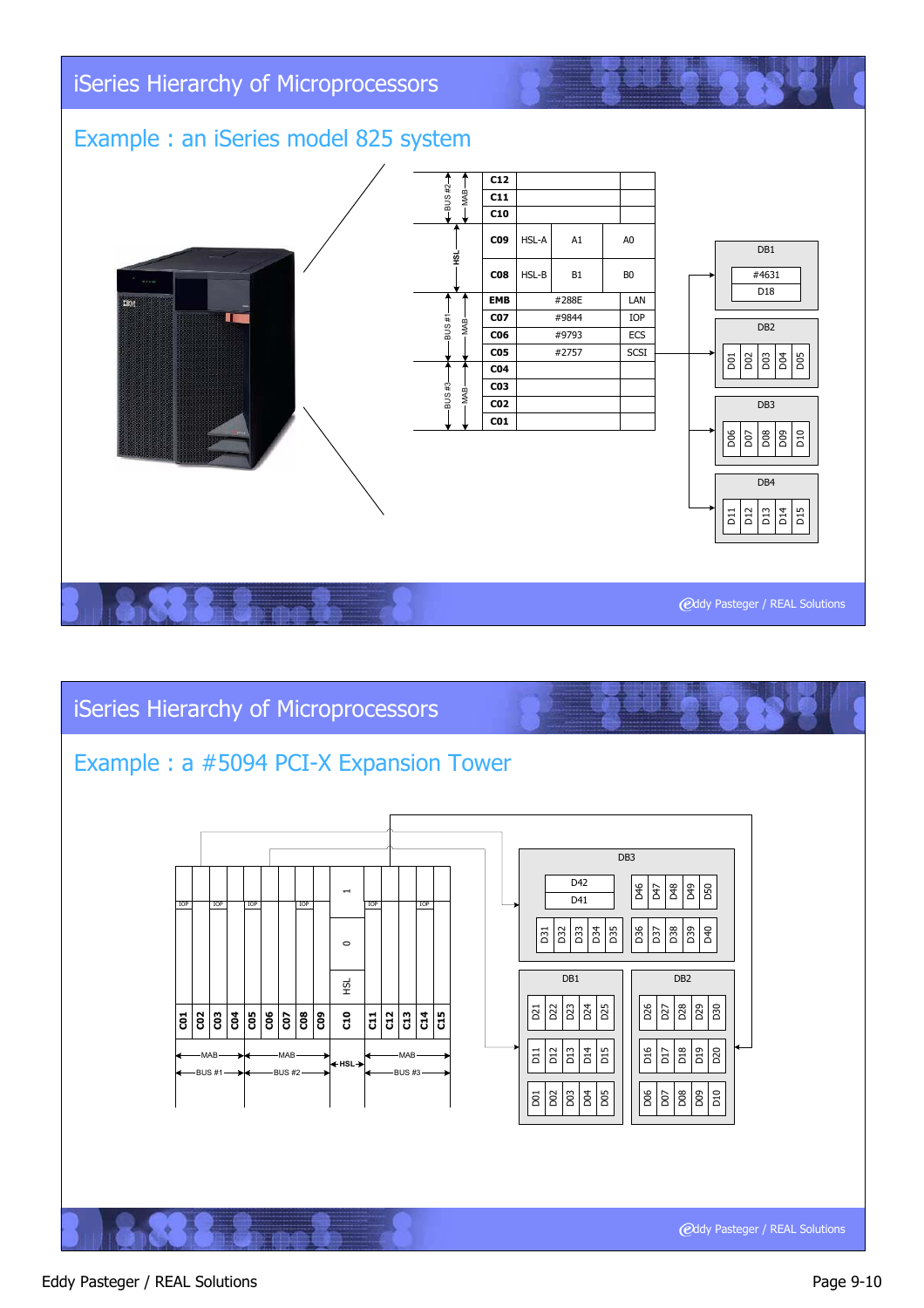

#### Logical Partitioning

- The ability to make a single iSeries Server run as if it were many independent systems
- Each Logical System is called a "Partition"
- **Each Partition operates as an independent system**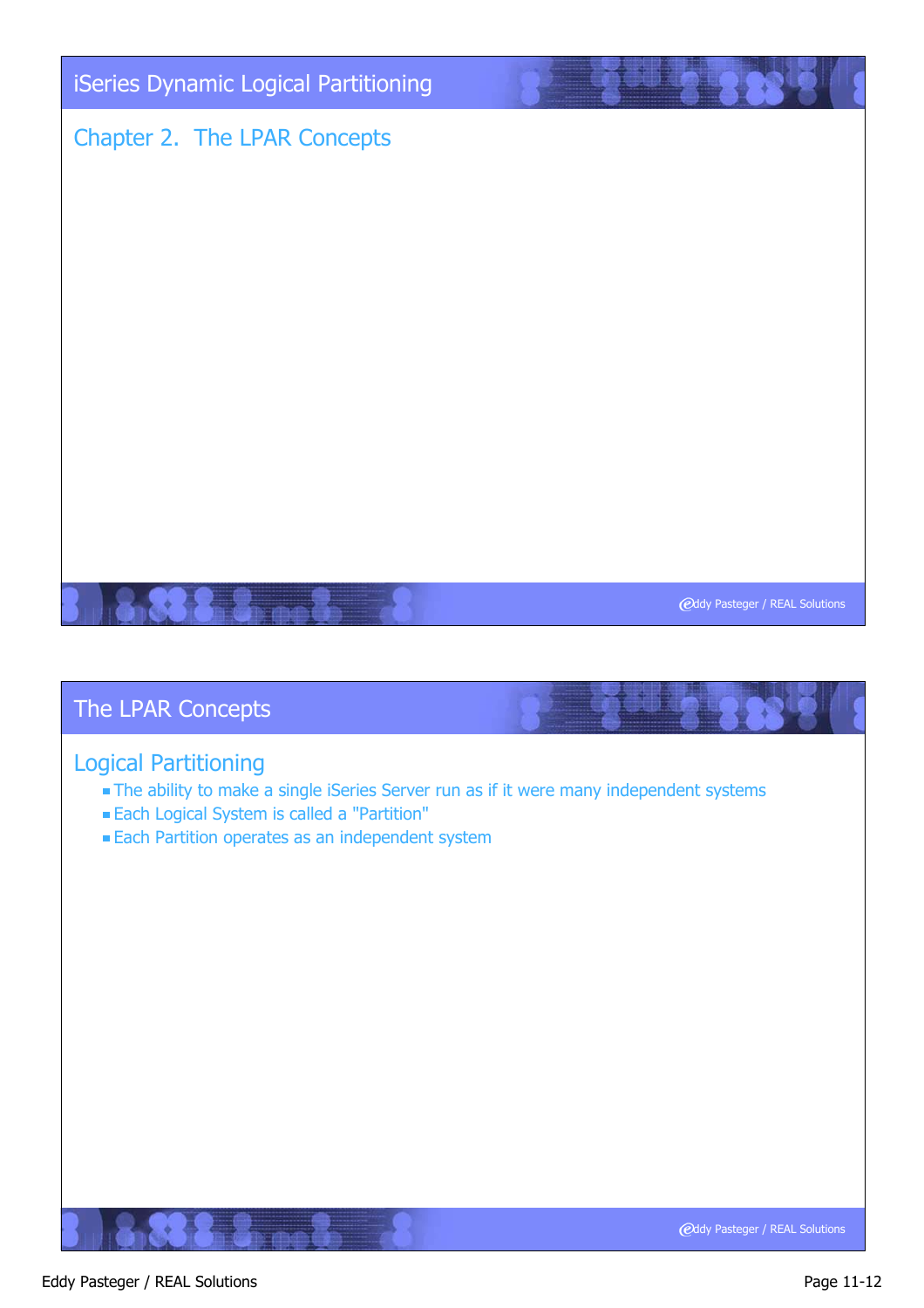#### Primary Partition

- Starting V4R4, every OS/400 is configured with a "Primary Partition"
- The Primary Partition initially owns all the resources available on the machine
	- ► Processors
	- ► Main Storage
	- Buses
	- IOPs
- The Primary Partition function as one of the logical system
- The Primary Partition provides functions on which all other partition are dependent
	- Power Management
	- Virtual Operations Panel
	- Logical Partition Definition
	- Integrated Hypervisor
- The Primary Partition is a single point of failure

#### The LPAR Concepts

#### Secondary Partition

- Secondary Partitions are created and managed from the Primary Partition
- Secondary Partitions function as independent systems
- Secondary Partitions have their own hardware
	- ► Processors
	- Main Storage
	- ► Buses
	- $\triangleright$  IOPs
- Secondary Partitions have their own software
	- SLIC, OS/400, LPPs, PTFs
	- Primary/Secondary languages
	- System Values, including time-of-day
	- User Profiles
- Secondary Partitions can independently :
	- ► Power On/Off
	- Dump Main Storage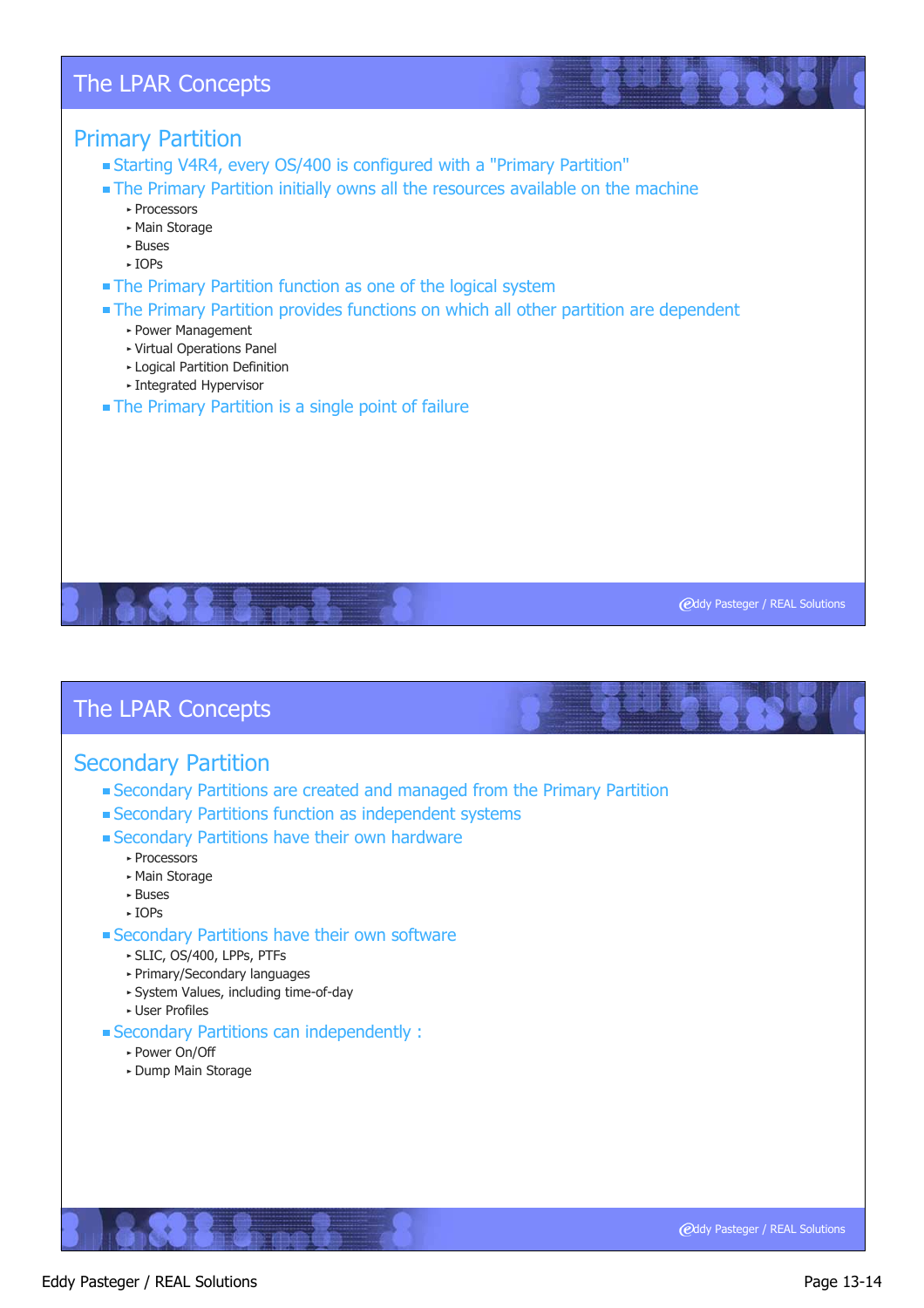# Integrated Hypervisor

PLIC

- Allocating resources to a Partition
- **Example 2** Installing an Operating System in a Partition
- Starting and Stopping the Operating System in a Partition
- Dumping Main Storage of a Partition
- Communications between Partitions

#### **SLIC**

- Main Storage management
- Task management
- Heap management
- ► I/O Subsystem management

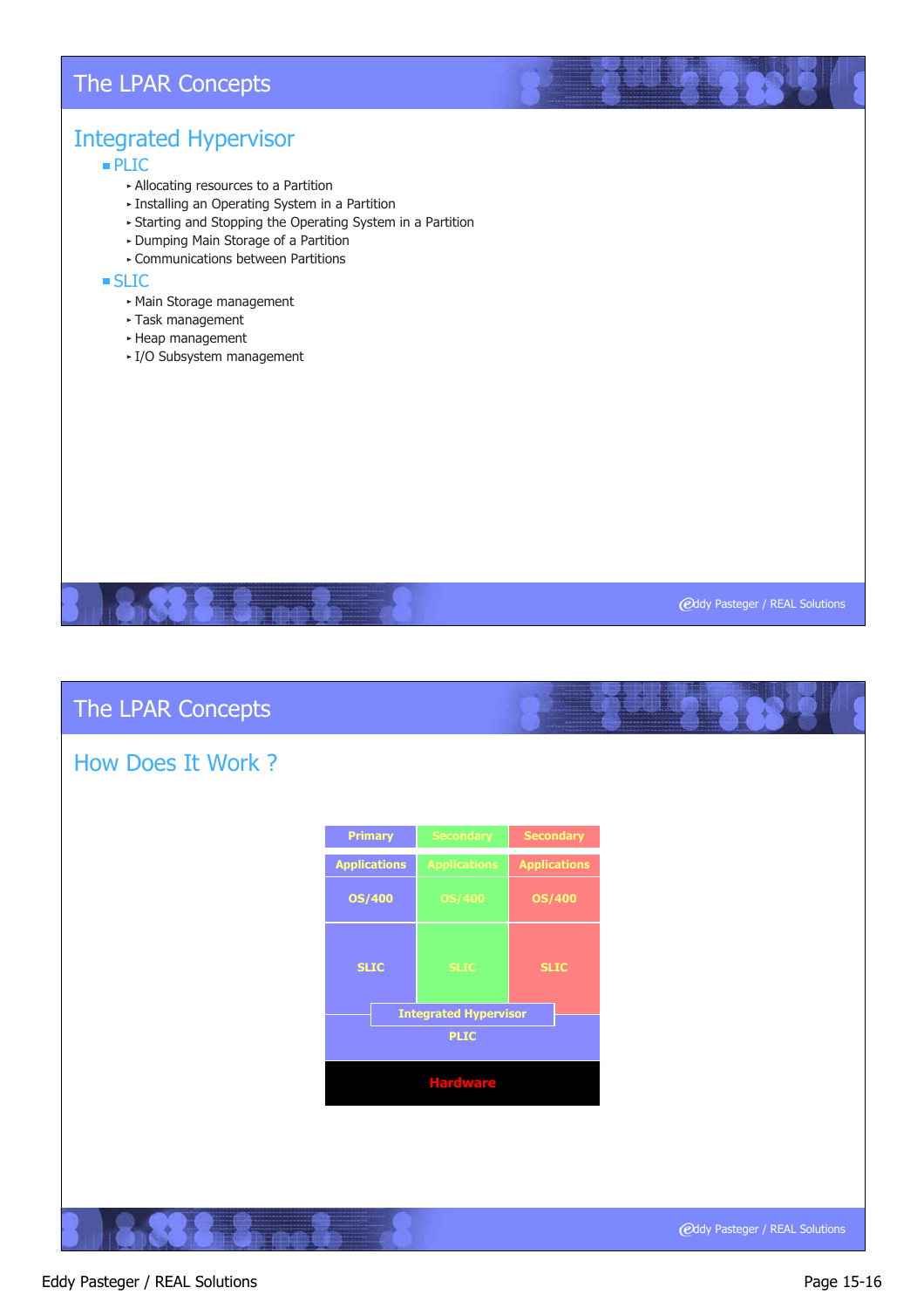#### Dedicated Processors

- A Dedicated Processor refers to a whole processor that is dedicated to a single partition
- One or more processors can be dedicated to a partition
- Rules & Requirements :
	- A least one dedicated processor
	- Granularity of movements : one processor
	- Processor moves are dynamic, without any IPL while within configured ranges
	- Unallocated processors are not used



# **@ddy Pasteger / REAL Solutions**

#### The LPAR Concepts

#### Shared Processors

- A Shared Processor allows to assign partial processors to a partition
- Physical processors are assigned in a "Shared Processor Pool"

#### Rules & Requirements :

- A least 0.10 processor
	- Granularity of movements : 0.01 processor
	- Processor moves are dynamic, without any IPL while within configured ranges
	- Unallocated processors or partial processors are not used

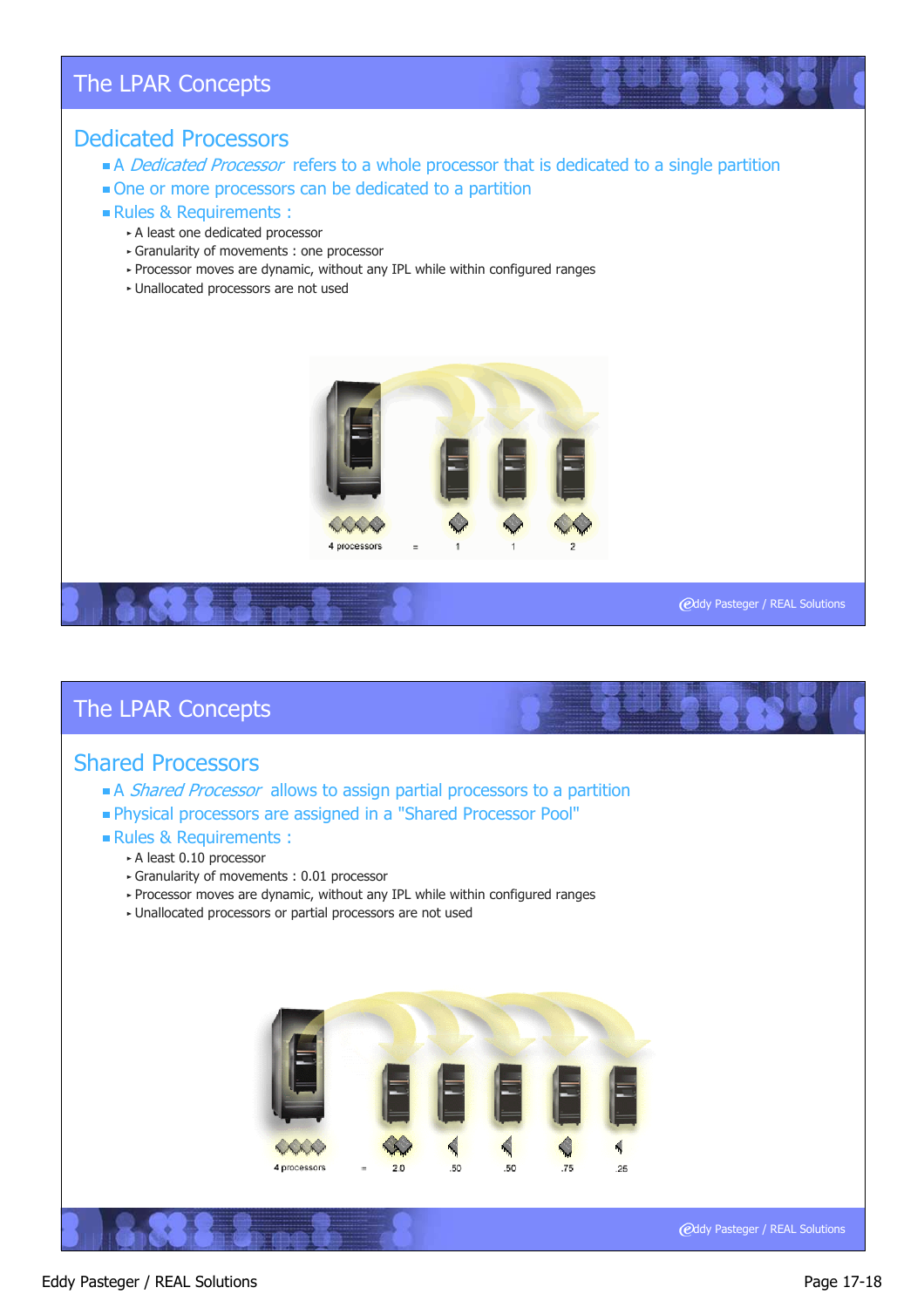

#### Virtual Processors

- The number of Virtual Processors represent the number of parallel threads of execution
- **The processing power is spread equally across its virtual processors**

#### Rules & Requirements

- The number of virtual processors must be less or equal than the number of processors in the shared pool
- Changes are dynamic, without any IPL while within configured ranges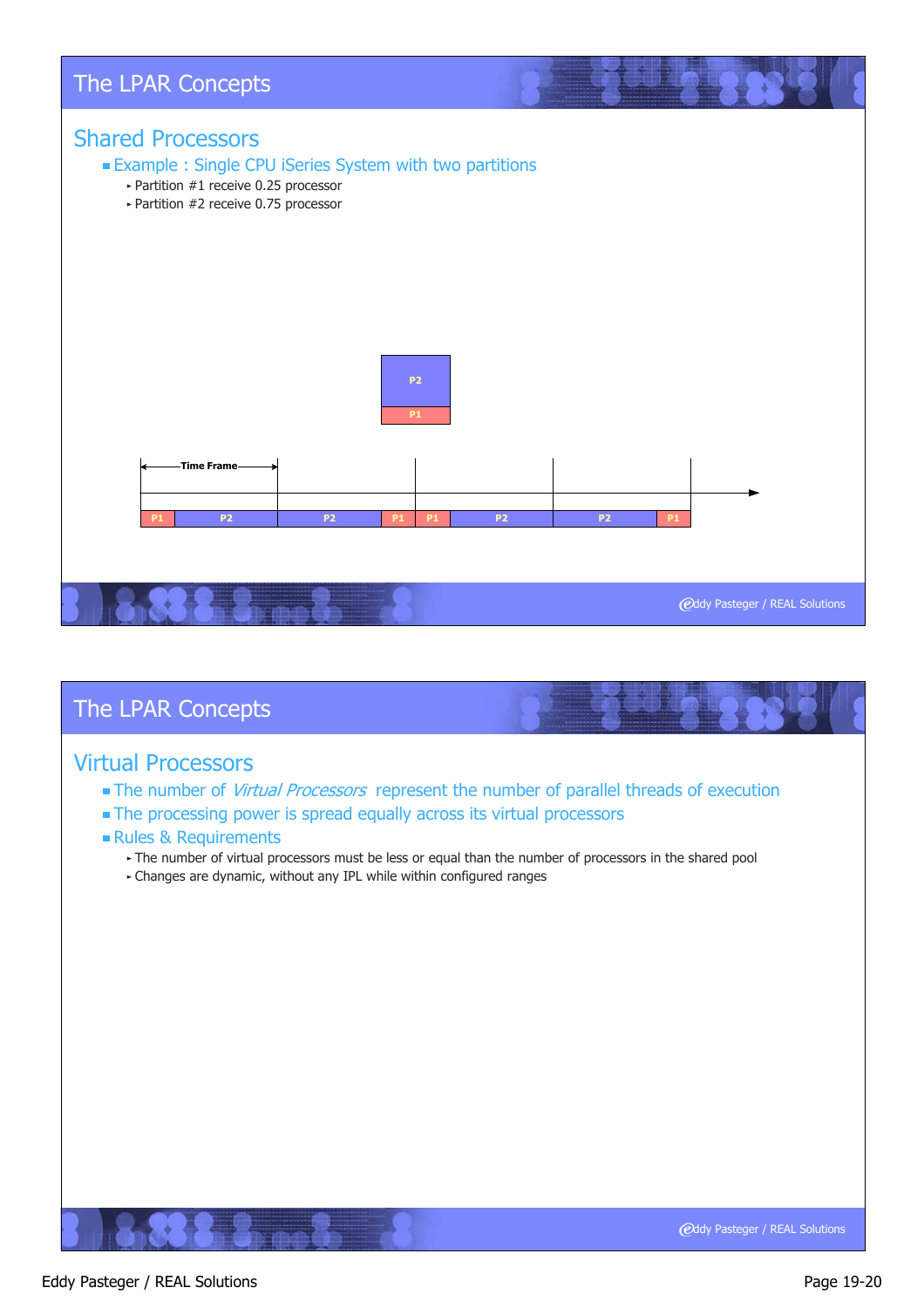



#### Eddy Pasteger / REAL Solutions **Page 21-22**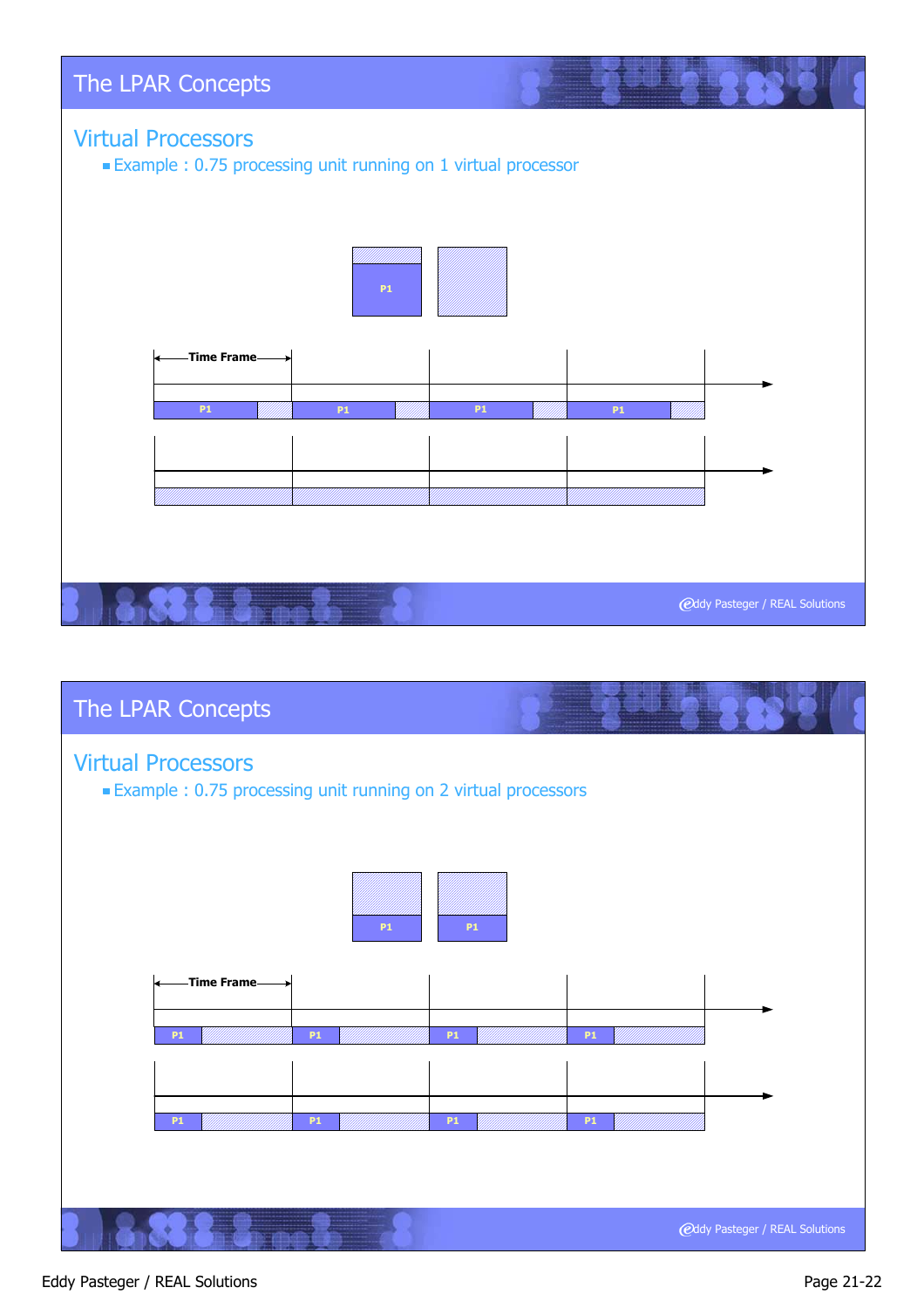#### Interactive Capacity

#### Determine the percentage available for each partition

Rules & Requirements

#### Minimum : 0%

- Granularity : 1%
- Maximum : depends on allocated processing power
- Changes are dynamic, without any IPL while within configured ranges
- Unallocated interactive capacity is not used

**@ddy Pasteger / REAL Solutions** 

#### The LPAR Concepts

#### Main Storage

- **Processors use memory to temporarily hold information**
- Memory is added into \*BASE pool
- Memory is removed from \*BASE pool
	- The system will keep the minimum required (determined by system value QBASPOOL)
	- The system will "flush" any data from memory pages to disk before making them available
- **Rules & Requirementrs** 
	- A partition must have a whole number of Megabytes (1 MB =  $1024 \times 1024$  bytes)
	- $\triangleright$  Primary partition needs a minimum of 256 MB
	- Secondary partitions needs a minimum of 128 MB
	- Granularity of movements : 1 MB (256 pages of 4 KB)
	- Memory moves are dynamic, without any IPL while within configured ranges
	- Unallocated memory is not used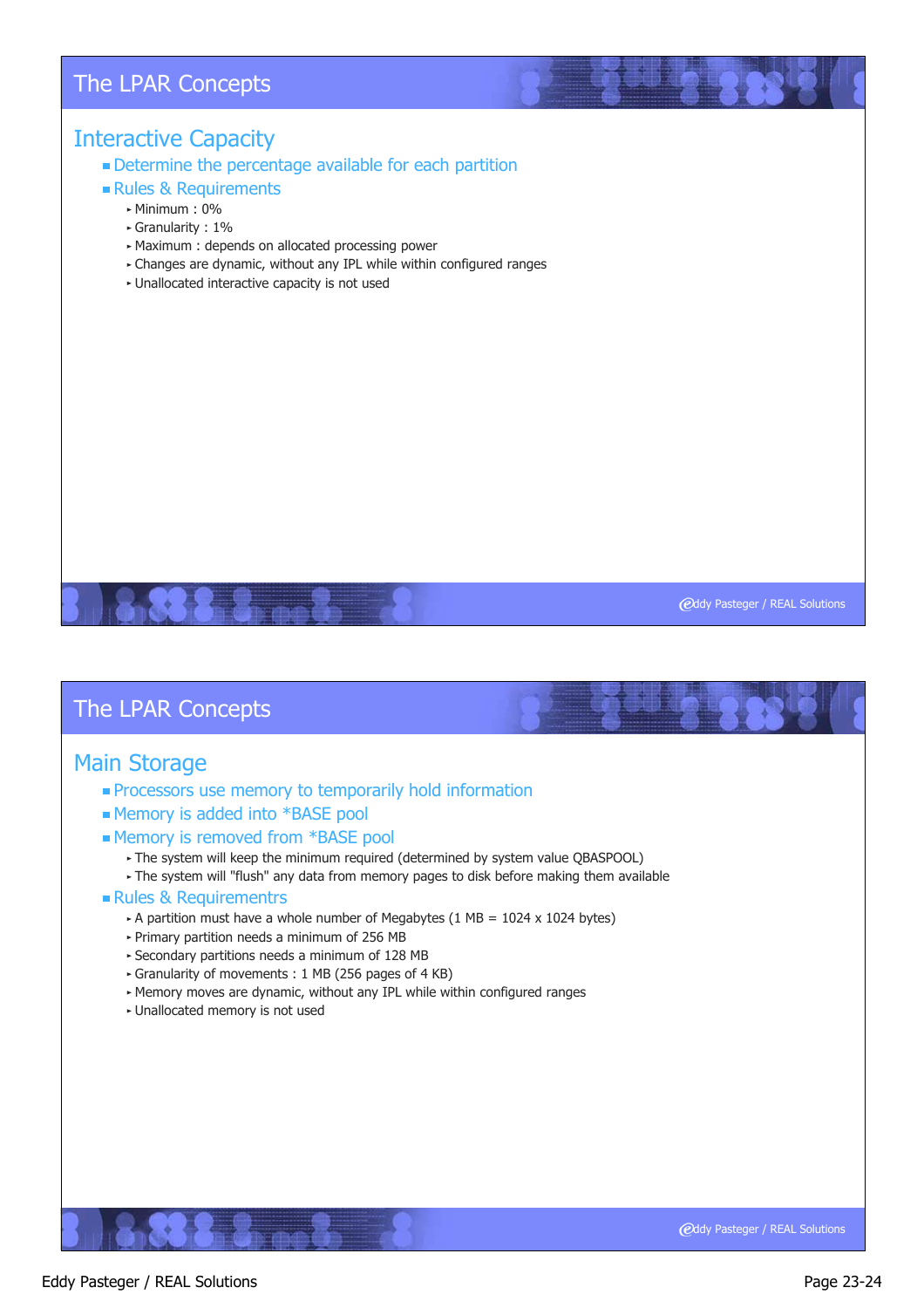# I/O Partitioning

- BUS-Level
- IOP-Level

**@ddy Pasteger / REAL Solutions** 

# The LPAR Concepts

# BUS-Level I/O Partitioning

#### A bus and all attached IOPs and devices are dedicated to a single partition

#### BUS-Level Advantages

- Better problem isolation
- Better availability
- Better performance
- More simple hardware management

#### BUS-Level Disavantages

- Lot of additional hardware required
- Resources cannot be shared between partitions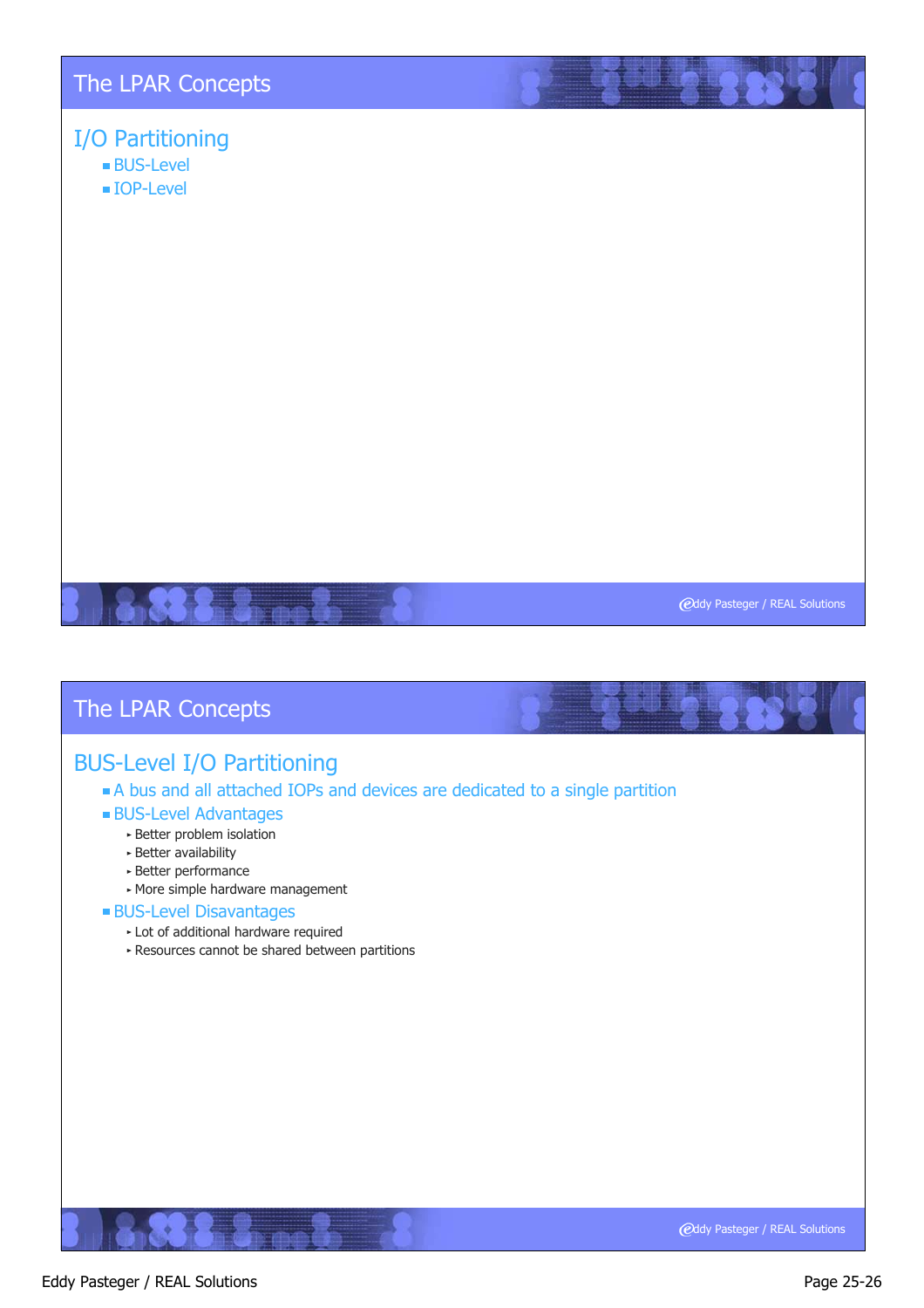



#### Eddy Pasteger / REAL Solutions **Page 27-28**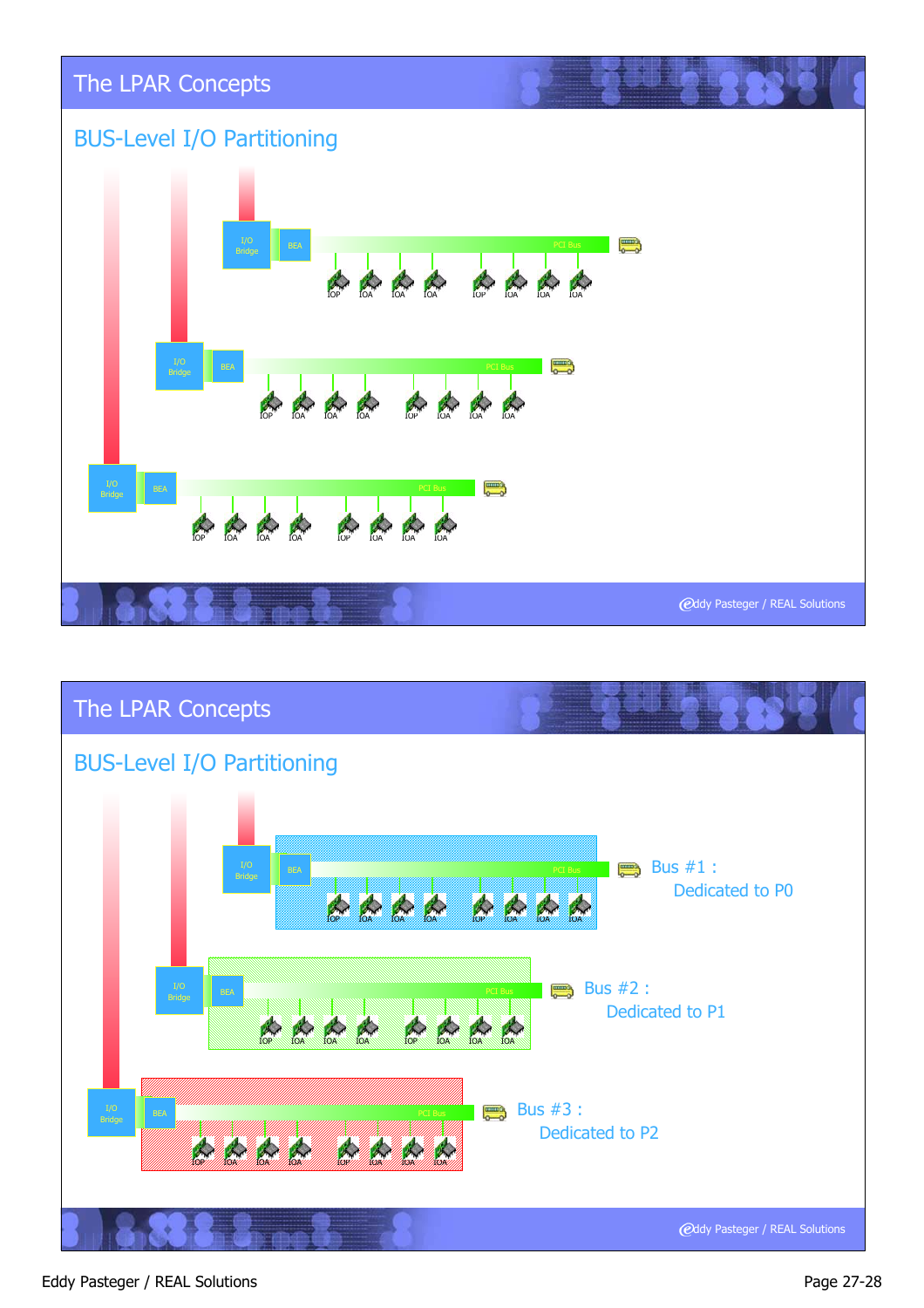#### IOP-Level I/O Partitioning Share the bus and divide resources by IOP **Bus will be defined as :** DEDICATED : One partition uses all IOPs and IOAs resources No other partition can use any resource on that bus OWN SHARED : One partition owns the bus and its hardware resources The owner partition will allow selective use of resources by another partition. USE SHARED : Before using resources on a shared bus, a partition must configure that bus in its configuration IOP-Level Advantages Greater flexibility Cost reduction Optimization of harware resources Ability to dynamically switch IOPs between partitions **IOP-Level Disavantages** Requires more depth hardware management skills Requires good record keeping

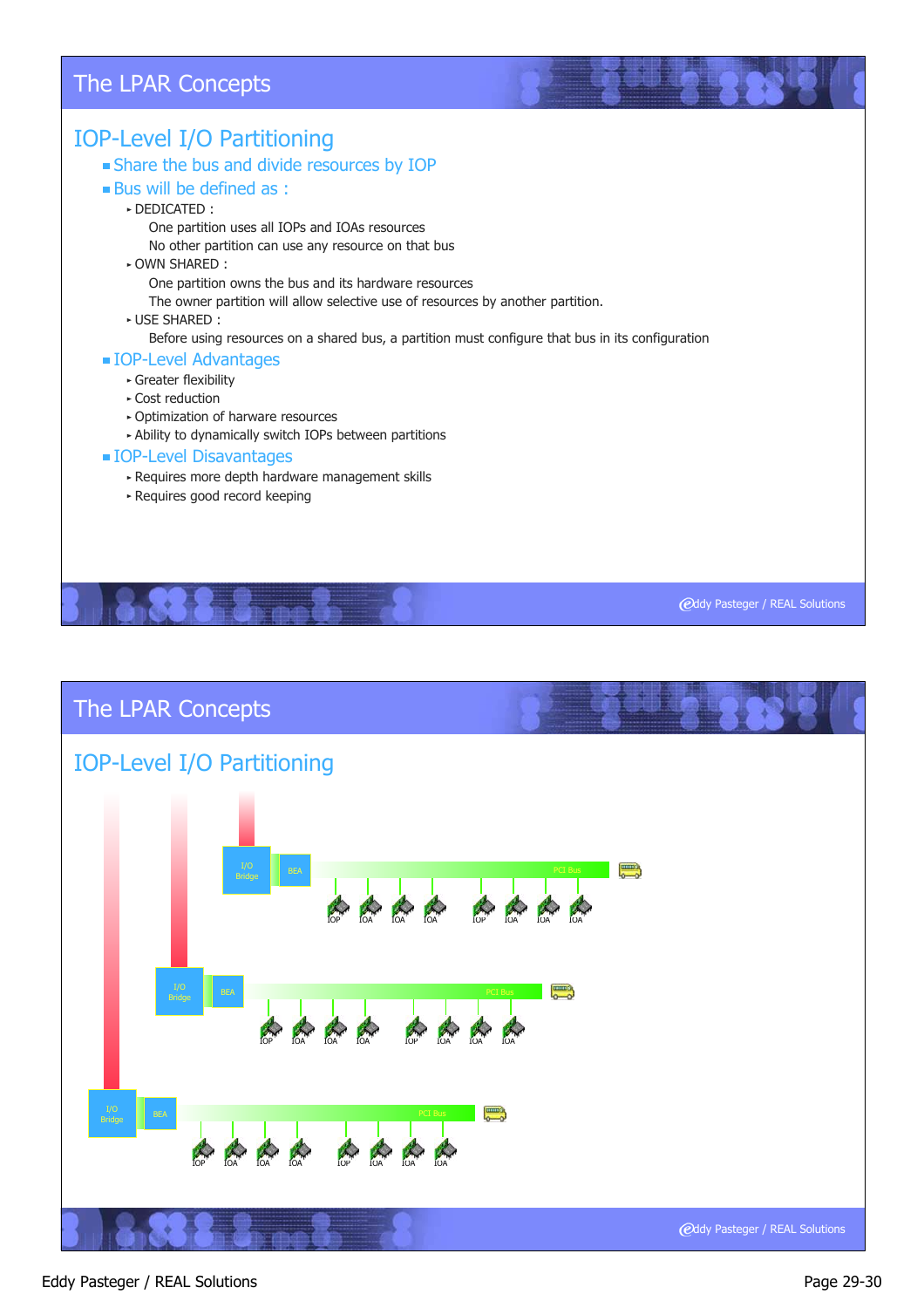

#### IOP and Device Switching

- **Each IOP and all its attached resources can be switched by partitions that share the bus** Requires IOP-Level partitioning
- An IOP cannot be usd by two partitions at the same time

#### Switching Operations

- Remove the IOP from its current partition
- Add IOP to a different partition

#### Candidates IOPs are :

- IOPs which controls high cost devices (Tape Libraries, ...)
- IOPs which controls low utilization devices (CD-ROM, ...)
- $\triangleright$  IOPs which controls communications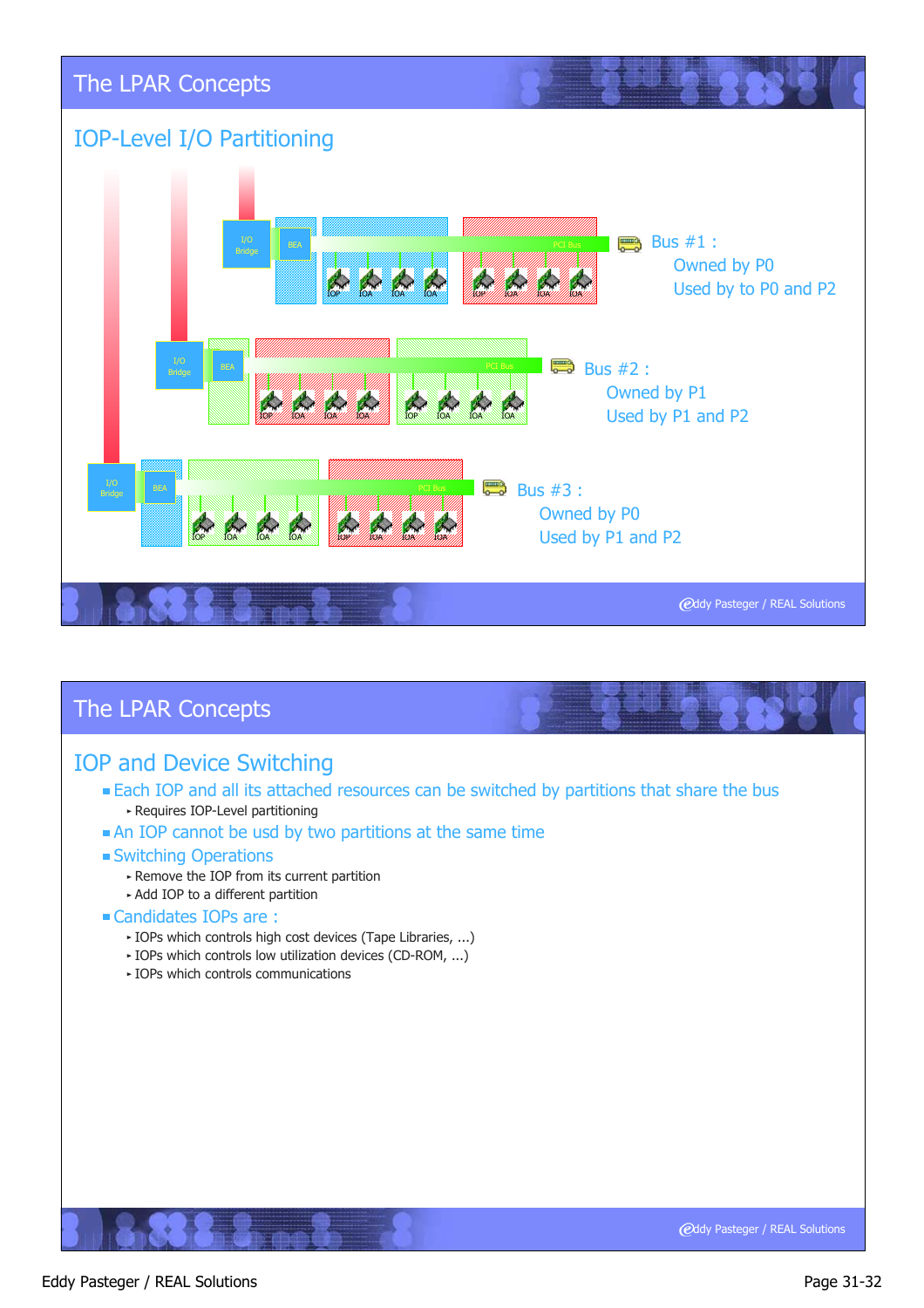



#### Eddy Pasteger / REAL Solutions **Page 33-34**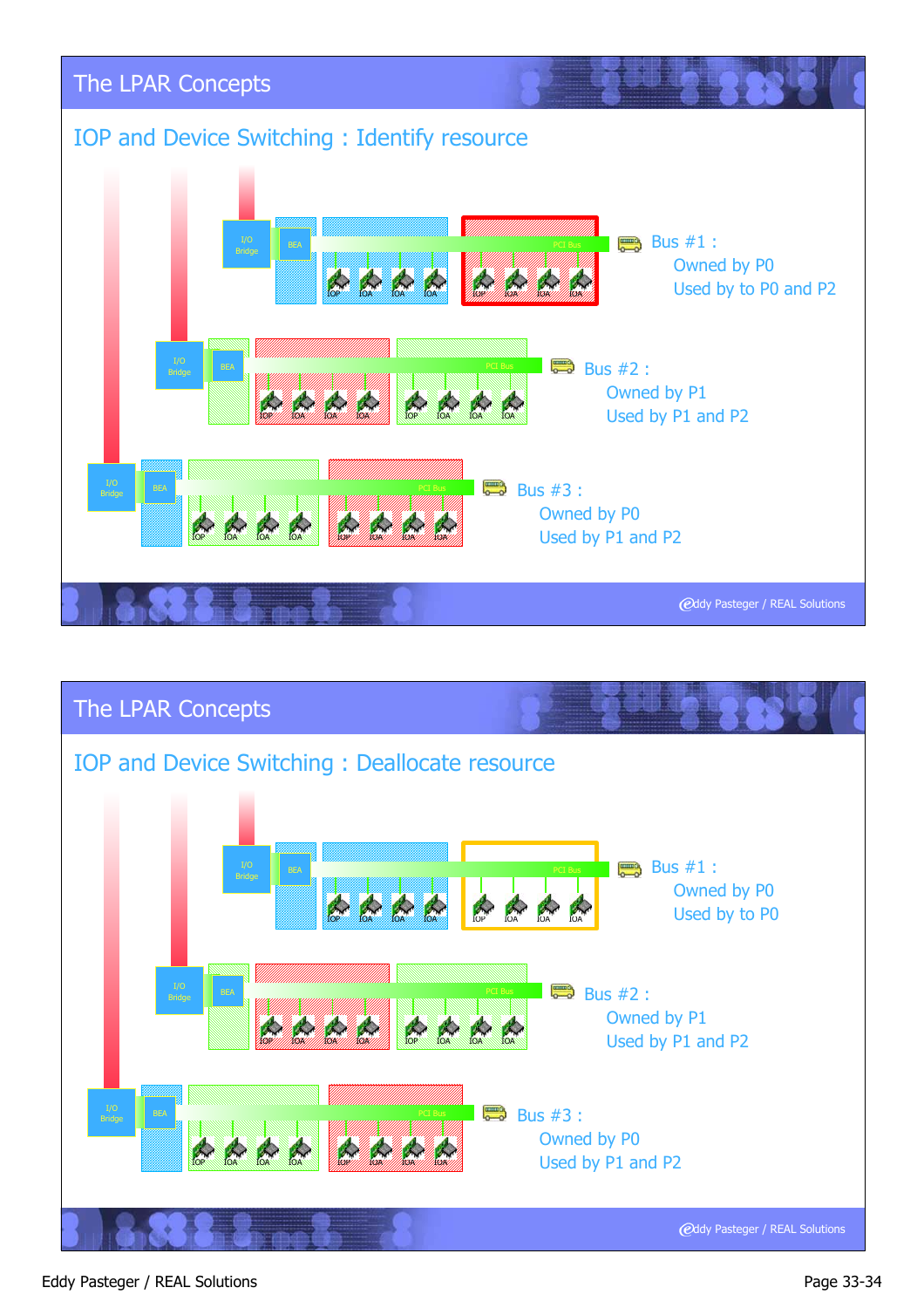

#### Other PLIC Services

- **Shared Processor Pool**
- **Shared Memory Resources**
- Virtual LAN
	- High performance communication between partitions
	- Up to 16 different virtual LAN connections thru virtual 1Gbps ethernet IOA
	- Partitions assigned to the same LAN are able to communicate thru that link
	- No additional hardware or software
- Virtual OptiConnect
	- Very high performance communication between partitions
	- Optional OS/400 feature
- **HSL OptiConnect** 
	- Very high performance communication between LPARed systems
	- Optional OS/400 feature

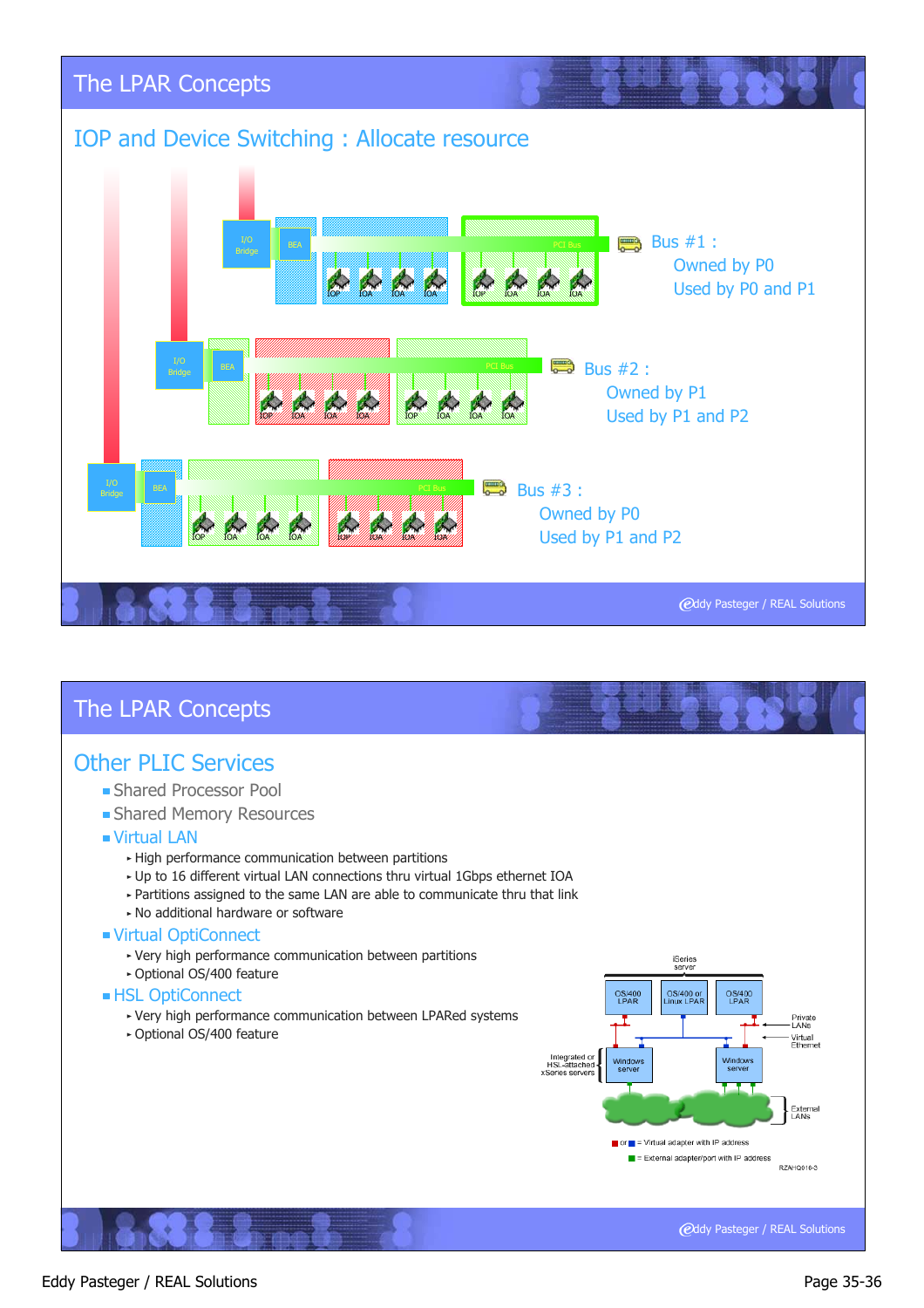# Partitioning offerings from various vendors

|                                           | <b>iSeries</b> | <b>Sun</b>                 | <b>HP</b>       | <b>Unisys</b>          |
|-------------------------------------------|----------------|----------------------------|-----------------|------------------------|
| <b>Operating System</b>                   | <b>OS/400</b>  | <b>Solaris</b>             | <b>HP-UX</b>    | Windows 2000           |
| <b>Partitioning type</b>                  | Logical        | Physical<br>(board)        | <b>Physical</b> | <b>Physical</b>        |
| <b>Maximum number of partitions</b>       | 32             | 16                         | 16              | 4                      |
| Minimum number of processor per partition | 0.1            | $1 - 4$                    | 4               | 4                      |
| <b>Processor increment above minimum</b>  | 0.01           | $1 - 4$                    | 4               | 4                      |
| <b>Memory increment above minimum</b>     | 1 MB           | 512 MB                     | 512 MB          | <b>8 GB</b>            |
| I/O increment above minimum bridge        | <b>IOP</b>     | 2 buses                    | 1 bus           | Direct I/O             |
| <b>Independent movement of resource</b>   | <b>Yes</b>     | No                         | <b>CPU Only</b> | No                     |
| <b>Dynamic resource movement</b>          | <b>Yes</b>     | Partial                    | <b>Planned</b>  | Yes                    |
| <b>High-speed internal communications</b> | <b>Yes</b>     | Yes<br>(routing partition) | No              | Yes<br>(shared memory) |

**@ddy Pasteger / REAL Solutions** 

# The LPAR Concepts

# Understand Requirements (1/2)

#### Rules for SStar Processors

- Up to 4 OS/400 partitions per processor
- Up to 10 Linux partitions per processor
- Up to 10 partitions per processor
- Up to 32 partitions per system

#### Rules for Power4 Processors

- Up to 10 OS/400 partitions per processor
- Up to 10 Linux partitions per processor
- Up to 10 partitions per processor
- Up to 32 partitions per system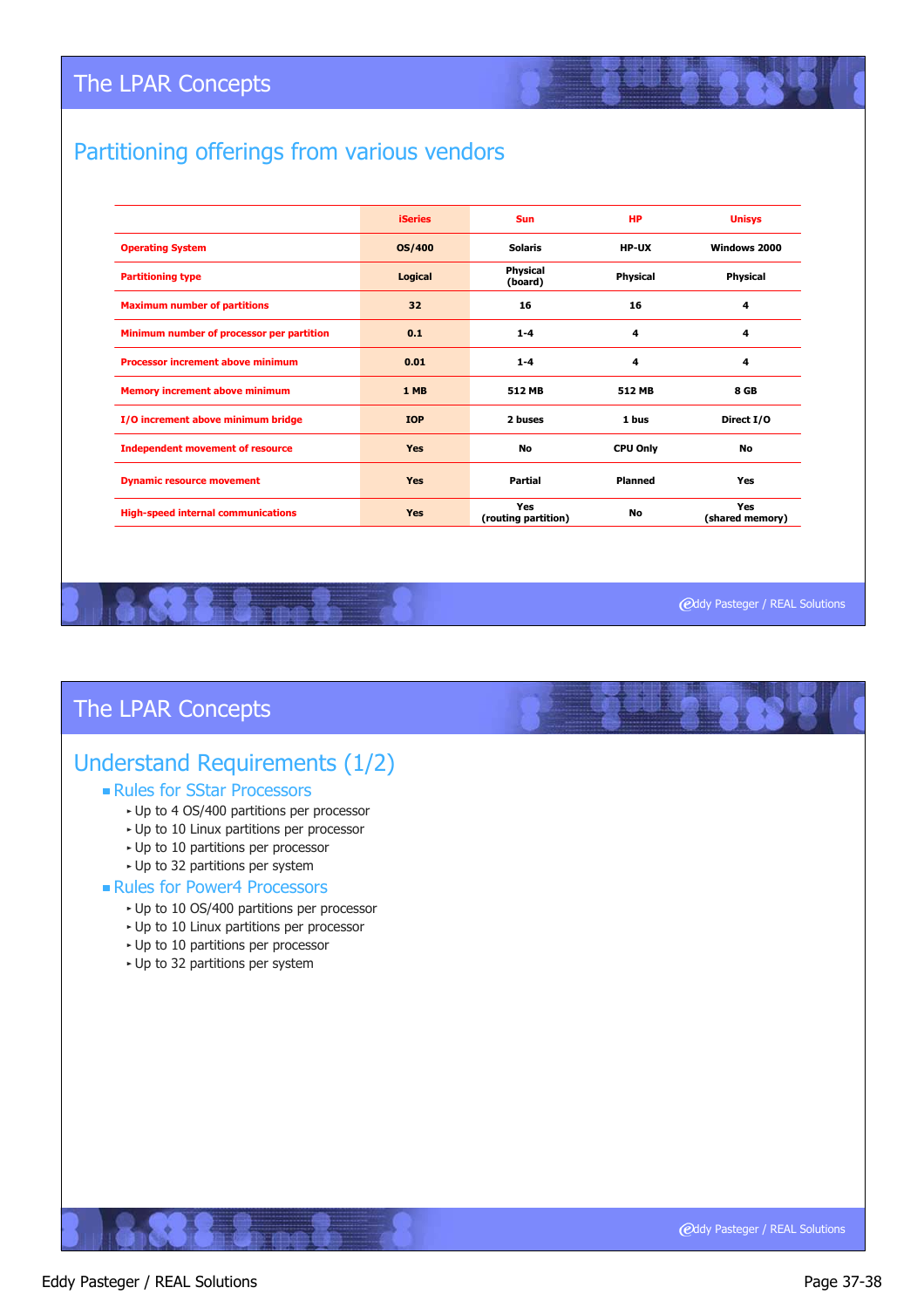# Understand Requirements (2/2) In order to operates, each Partition must have : Dedicated or Shared Processor **Exercitive Capacity** Main Storage Load Source Unit Available Console Access to Alternate-IPL device ■ Consoles  $\blacktriangleright$  Twinax Operations Console, Direct Attach Operations Console, LAN Attach The LPAR Concepts

**@ddy Pasteger / REAL Solutions** 

iSeries Dynamic Logical Partitioning

# Chapter 3. The LPAR Benefits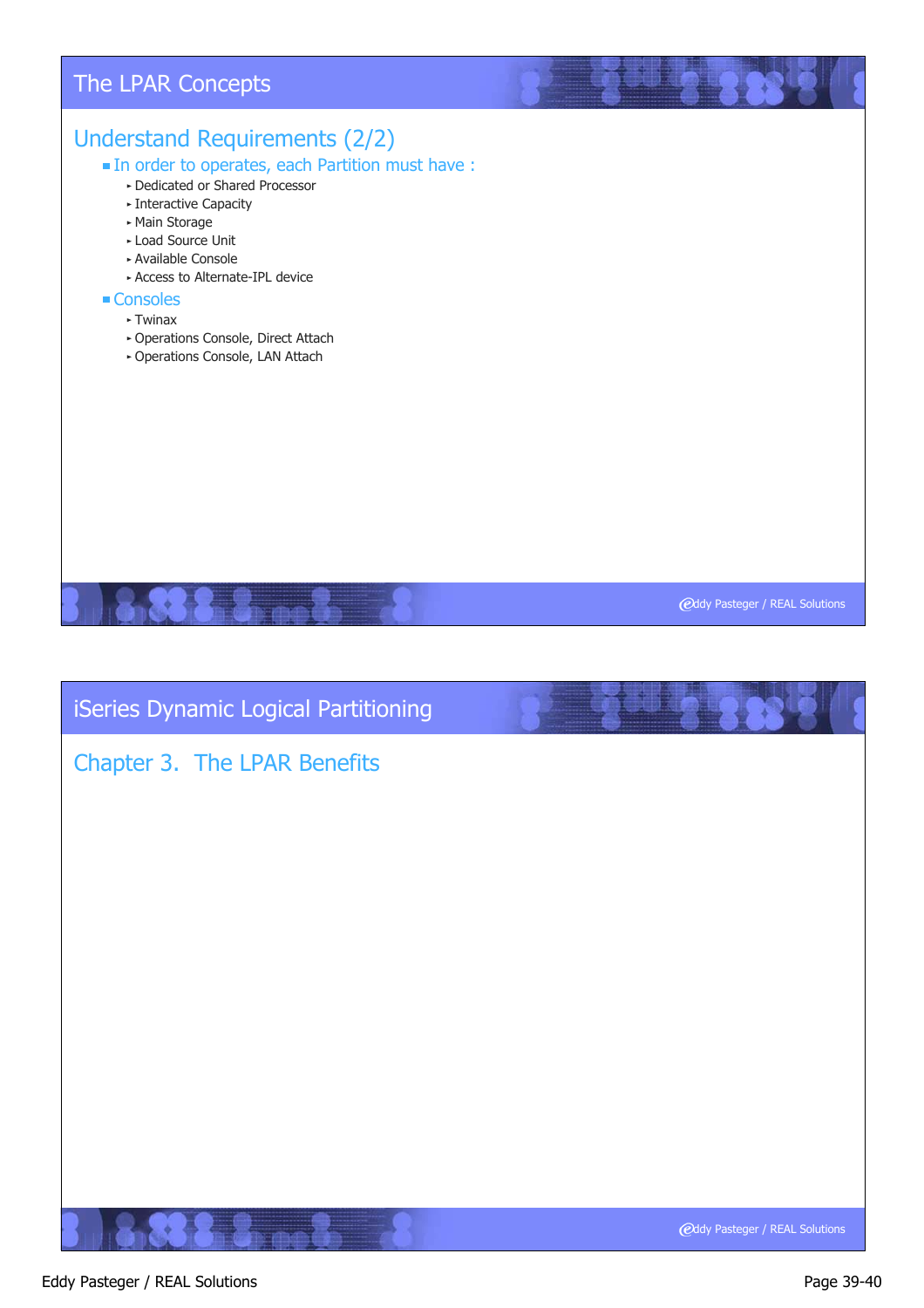|                    | The LPAR Benefits                       |                              |                                |
|--------------------|-----------------------------------------|------------------------------|--------------------------------|
|                    |                                         |                              |                                |
| Thin               | LPAR1                                   | LPAR2                        |                                |
|                    | <b>Production Application Partition</b> | Development & Test Partition |                                |
| $\leq$ .01         | $\bigotimes$                            | K                            |                                |
|                    | <b>0S/400 V5R1</b>                      | <b>OS/400 V5R2</b>           |                                |
| <b>0S/400 V5R2</b> |                                         |                              |                                |
|                    |                                         |                              |                                |
|                    |                                         |                              |                                |
|                    |                                         |                              |                                |
|                    |                                         |                              |                                |
|                    |                                         |                              |                                |
|                    |                                         |                              |                                |
|                    |                                         |                              |                                |
|                    |                                         |                              | @ddy Pasteger / REAL Solutions |



#### Eddy Pasteger / REAL Solutions **Page 41-42** Eddy Pasteger / REAL Solutions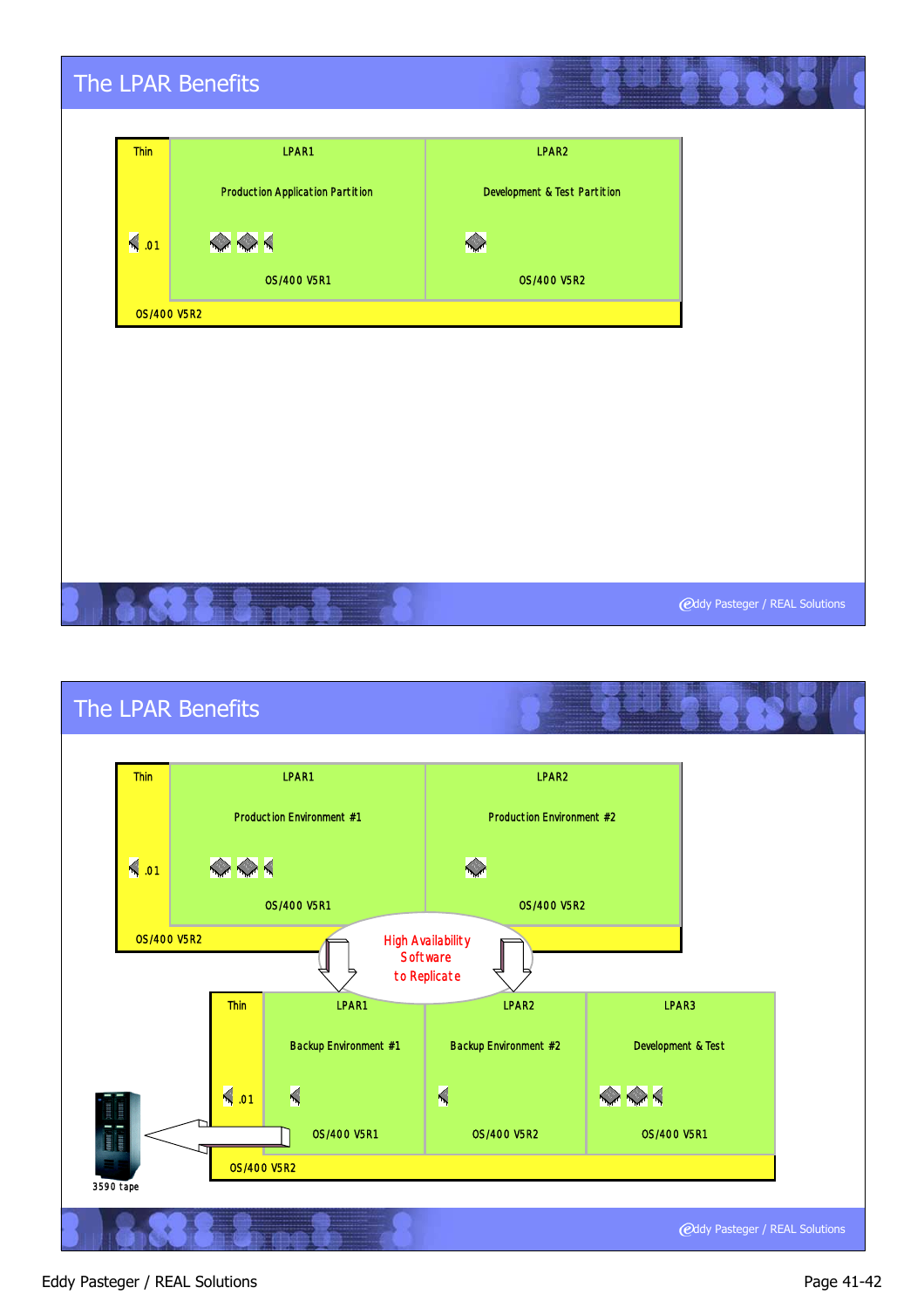| The LPAR Benefits  |                    |                    |                    |                    |                                |
|--------------------|--------------------|--------------------|--------------------|--------------------|--------------------------------|
| Thin               | LPAR1              | LPAR <sub>2</sub>  | LPAR <sub>3</sub>  | LPAR 4             |                                |
|                    | Ireland            | Luxembourg         | South America      | <b>Future Use</b>  |                                |
| $\leq$ .01         | XX                 | X                  | X                  | $\blacksquare$     |                                |
|                    | <b>0S/400 V5R2</b> | <b>0S/400 V5R2</b> | <b>OS/400 V5R1</b> | <b>OS/400 V5R2</b> |                                |
| <b>0S/400 V5R2</b> |                    |                    |                    |                    |                                |
|                    |                    |                    |                    |                    |                                |
|                    |                    |                    |                    |                    |                                |
|                    |                    |                    |                    |                    |                                |
|                    |                    |                    |                    |                    |                                |
|                    |                    |                    |                    |                    |                                |
|                    |                    |                    |                    |                    |                                |
|                    |                    |                    |                    |                    |                                |
|                    |                    |                    |                    |                    |                                |
|                    |                    |                    |                    |                    | @ddy Pasteger / REAL Solutions |



#### Eddy Pasteger / REAL Solutions **Page 43-44** Page 43-44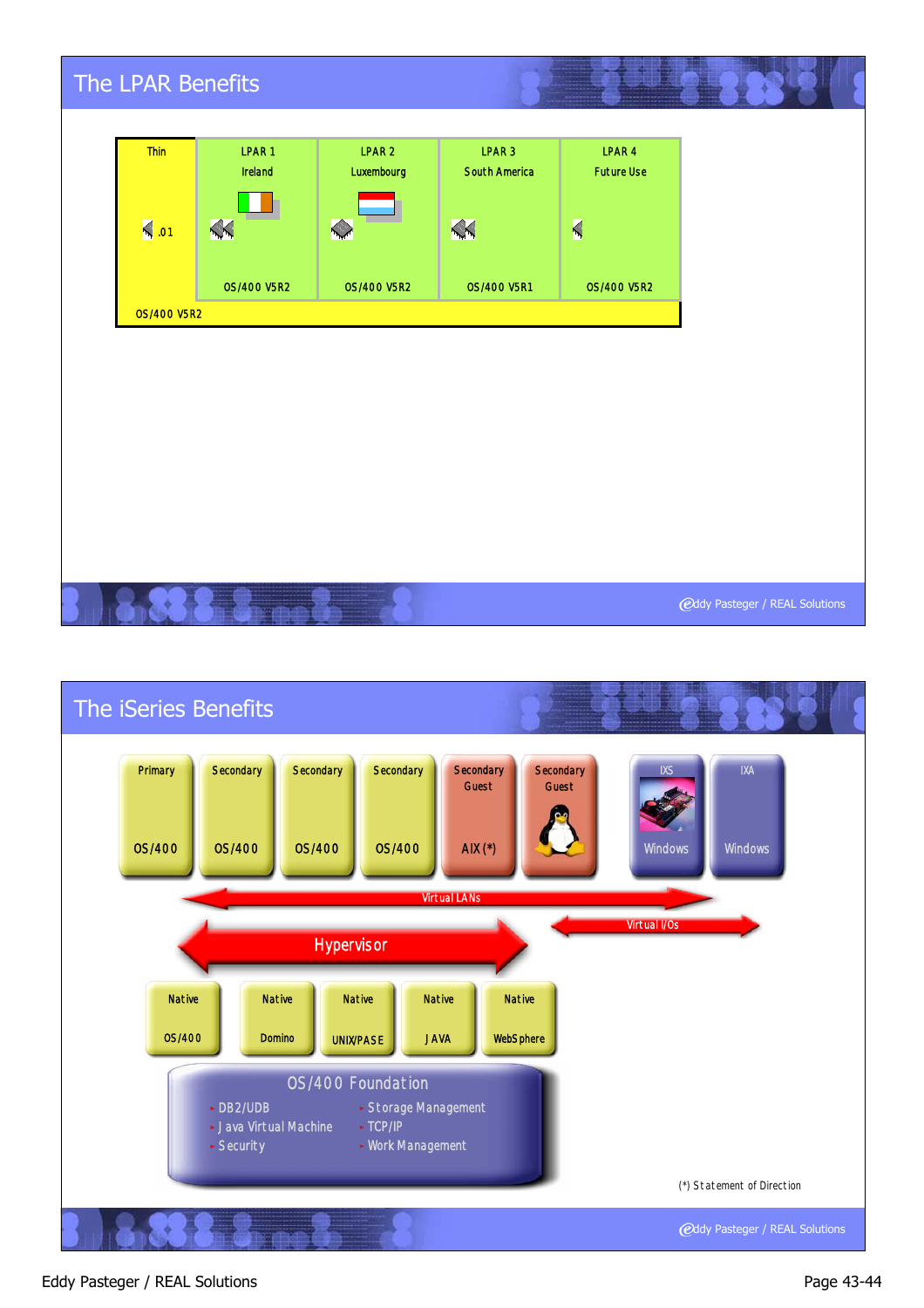

# Chapter 4. Build and LPARed System by Example

**@ddy Pasteger / REAL Solutions** 

# Build and LPARed System by Example

#### LPAR Planning

- **Perform proper capacity planning for each logical system** 
	- Determine the number of partition needed
	- Determine the size of each
- Call IBM or IBM Business Partner for support
	- Assist with LPAR planning
	- Assist architecting LPAR solution
- **Complete the system design phase** 
	- LPAR Validation Tool (LVT)
	- Configuration planning
	- Work Sheets
- Conduct a Solution Assurance review with IBM or IBM Business Partner
- Order the necessary hardware and software
- Based on the validated solution
- Install
- Document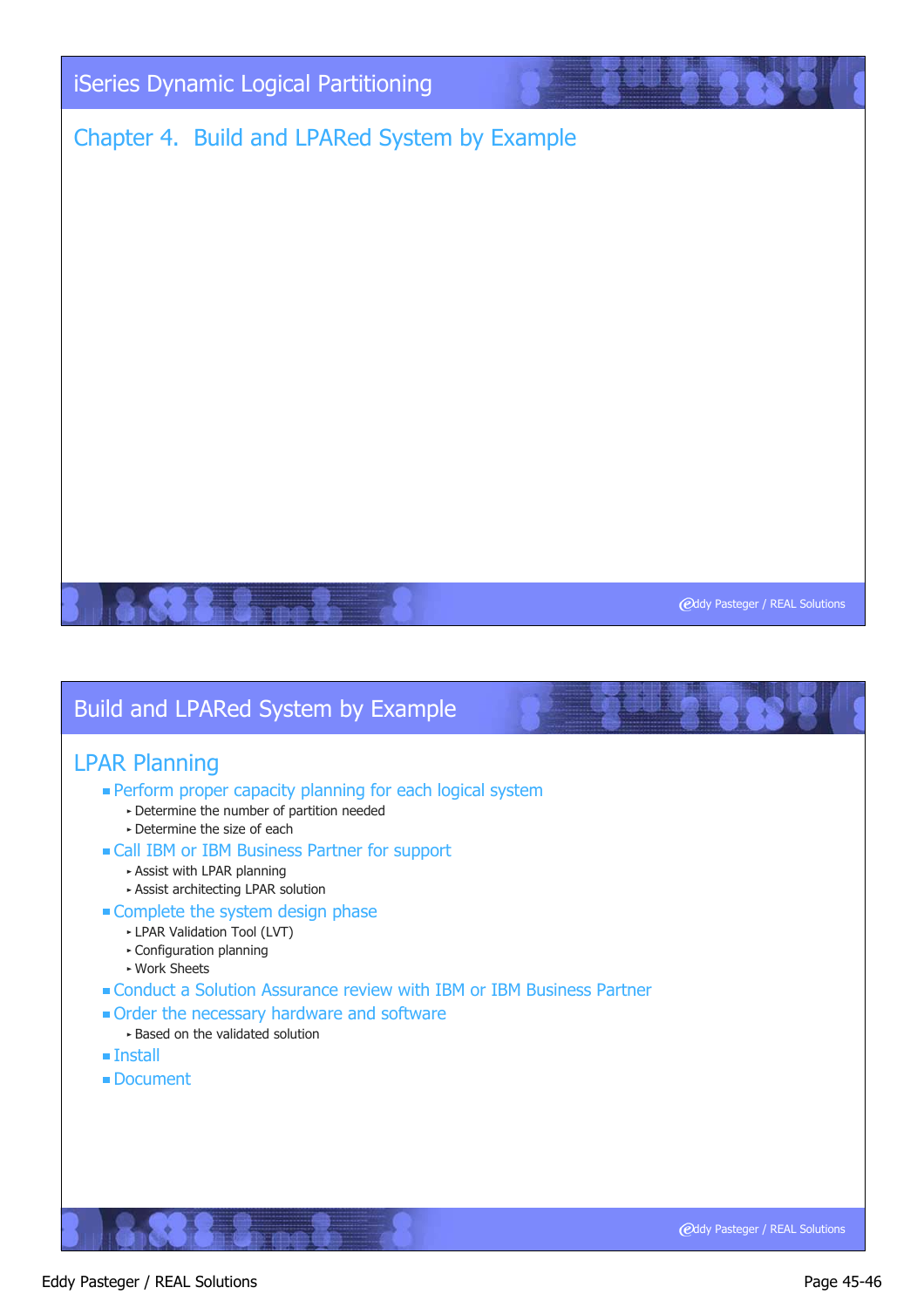| Thin<br><b>0S/400 V5R2</b><br>$\leqslant$ .01                                                              | LPAR1<br>Ireland<br>$\sim$ | LPAR <sub>2</sub><br>Luxembourg | LPAR <sub>3</sub><br>Development<br>$\blacktriangleleft$ | LPAR <sub>4</sub><br>$\blacktriangleleft$ | <b>IXS</b>         |
|------------------------------------------------------------------------------------------------------------|----------------------------|---------------------------------|----------------------------------------------------------|-------------------------------------------|--------------------|
|                                                                                                            | 0S/400 V5R2                | <b>0S/400 V5R2</b>              | <b>0S/400 V5R2</b>                                       | Linux                                     | <b>Windows</b>     |
|                                                                                                            |                            |                                 |                                                          |                                           | 1 Gb/s Virtual LAN |
|                                                                                                            |                            |                                 |                                                          |                                           |                    |
| <b>Enterprise LAN</b><br>1 Gb/s Ethernet<br><b>LAN Console</b><br><b>LAN Console</b><br><b>LAN Console</b> |                            |                                 |                                                          |                                           |                    |

| Build and LPARed System by Example |                             |                |               |                                       |  |  |  |  |
|------------------------------------|-----------------------------|----------------|---------------|---------------------------------------|--|--|--|--|
| <b>Planning - System Selection</b> |                             |                |               |                                       |  |  |  |  |
|                                    |                             |                |               |                                       |  |  |  |  |
|                                    |                             |                |               |                                       |  |  |  |  |
|                                    | <b>System Model</b>         | i825           |               |                                       |  |  |  |  |
|                                    | Processor Package           | 2473/0873/7416 | Enterprise    |                                       |  |  |  |  |
|                                    | <b>Interactive Feature</b>  | 7418           | 100%          |                                       |  |  |  |  |
|                                    | <b>System Memory</b>        | 8 GB           |               |                                       |  |  |  |  |
|                                    | <b>Number of Partitions</b> | 5              |               |                                       |  |  |  |  |
|                                    | Number of Processors        | 3/6            | 3300/6600 CPW |                                       |  |  |  |  |
|                                    |                             |                |               |                                       |  |  |  |  |
|                                    |                             |                |               |                                       |  |  |  |  |
|                                    |                             |                |               |                                       |  |  |  |  |
|                                    |                             |                |               |                                       |  |  |  |  |
|                                    |                             |                |               | <b>@ddy Pasteger / REAL Solutions</b> |  |  |  |  |

#### Eddy Pasteger / REAL Solutions **Page 47-48**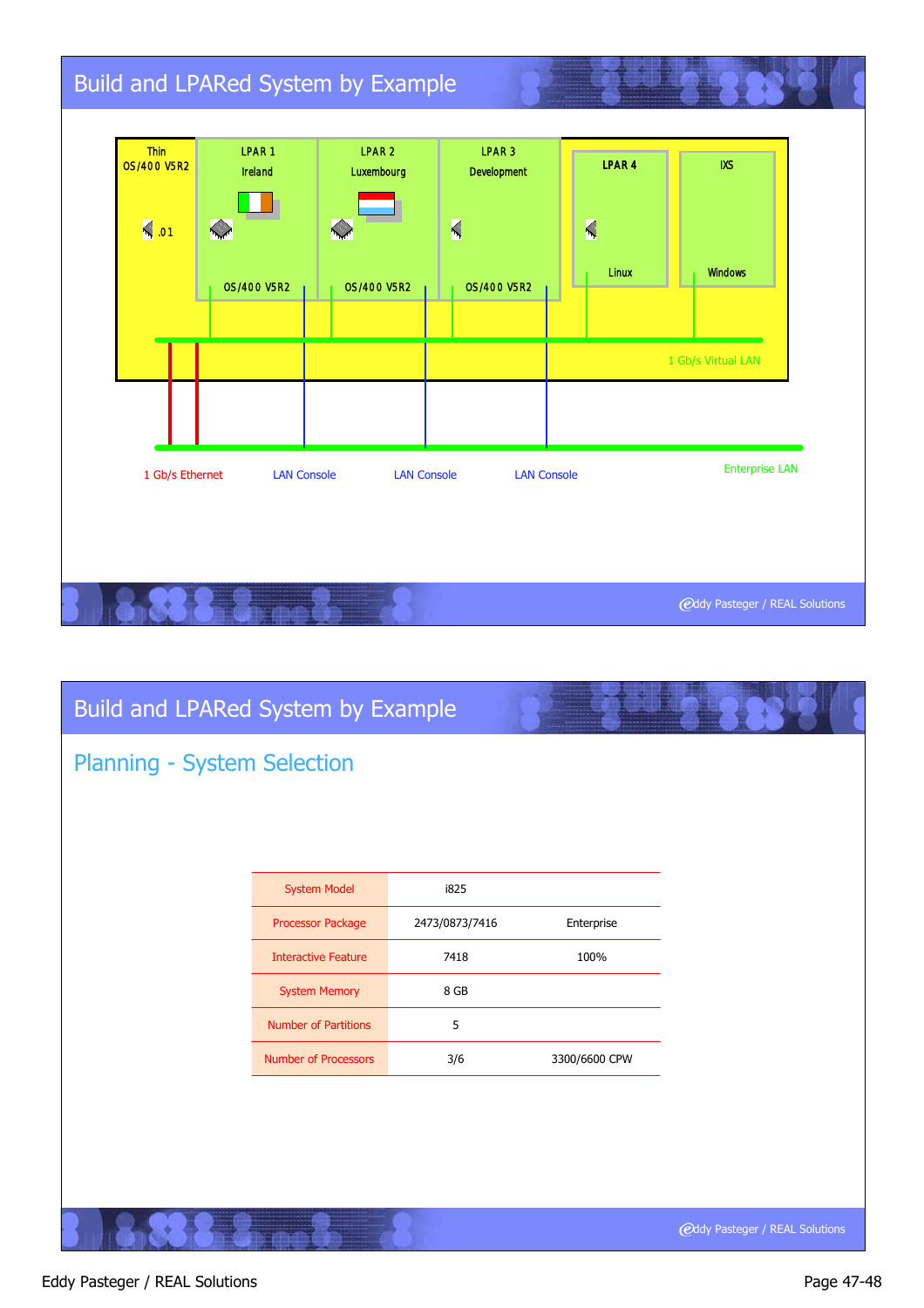# Planning - Partition Specifications

| <b>Partition</b>     | OS Version | Shared                   | # Processors             | <b>Batch CPW</b>         | Memory (MB)              | Int $%$                  | Int CPW |
|----------------------|------------|--------------------------|--------------------------|--------------------------|--------------------------|--------------------------|---------|
| P0 - Primary         | V5R2M0     | Yes                      | 0.1                      | 116                      | 512                      | $\mathbf 0$              | 0       |
| P1 - Ireland         | V5R2M0     | Yes                      | 1.0                      | 1166                     | 3072                     | 34                       | 1166    |
| P2 - Luxembourg      | V5R2M0     | Yes                      | 1.0                      | 1166                     | 3072                     | 34                       | 1166    |
| P3 - Development     | V5R2M0     | Yes                      | 0.7                      | 816                      | 1280                     | 20                       | 700     |
| P4 - Linux (HOST=P0) | Linux      | Yes                      | 0.2                      | 233                      | 256                      | N/A                      | N/A     |
| <b>Unallocated</b>   | ٠          | $\overline{\phantom{a}}$ | 0.0                      | 3                        | $\mathbf 0$              | 12                       |         |
| Windows (HOST=P0)    | Windows    | ۰                        | $\overline{\phantom{a}}$ | $\overline{\phantom{a}}$ | $\overline{\phantom{a}}$ | $\overline{\phantom{a}}$ | ۰       |

**@ddy Pasteger / REAL Solutions** 

# Build and LPARed System by Example

# Planning - Partition Specifications

| <b>Partition</b>     | <b>DASD</b>              | Protection       | #4326 | Backup           | <b>OPTMLB</b> | LAN     | <b>WAN</b> |
|----------------------|--------------------------|------------------|-------|------------------|---------------|---------|------------|
| P0 - Primary         | $\overline{\phantom{a}}$ | <b>MIRRORING</b> | 2     | DVD-RAM          | No            | 1 Gbps  | Yes - ECS  |
| P1 - Ireland         | 300 GB                   | RAID-5           | 9     | FC TAPE          | Yes           | Virtual | Yes        |
| P2 - Luxembourg      | 300 GB                   | RAID-5           | 9     | FC TAPE          | Yes           | Virtual | Yes        |
| P3 - Development     | 500 GB                   | RAID-5           | 15    | FC TAPE          | <b>No</b>     | Virtual | No         |
| P4 - Linux (HOST=P0) | 100 GB                   | RAID-5           | 3     | <b>SCSI TAPE</b> | <b>No</b>     | Virtual | No         |
| <b>Unallocated</b>   |                          |                  |       |                  |               |         |            |
| Windows (HOST=P0)    | 100 GB                   | RAID-5           | 3     | <b>SCSI TAPE</b> | <b>No</b>     | Virtual | No         |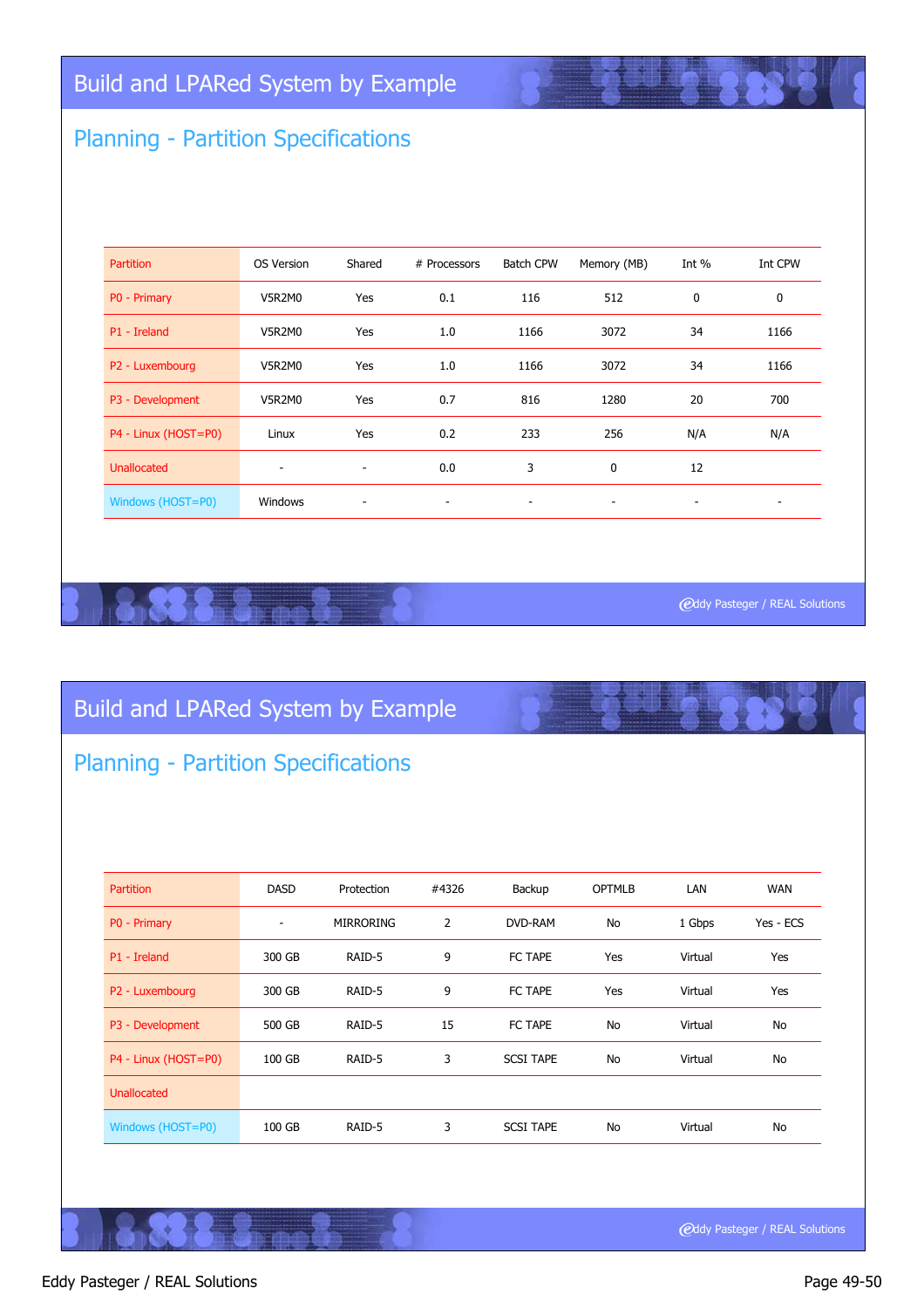# Build and LPARed System by Example

# Planning - iSeries 825 System Unit





#### Eddy Pasteger / REAL Solutions **Page 51-52**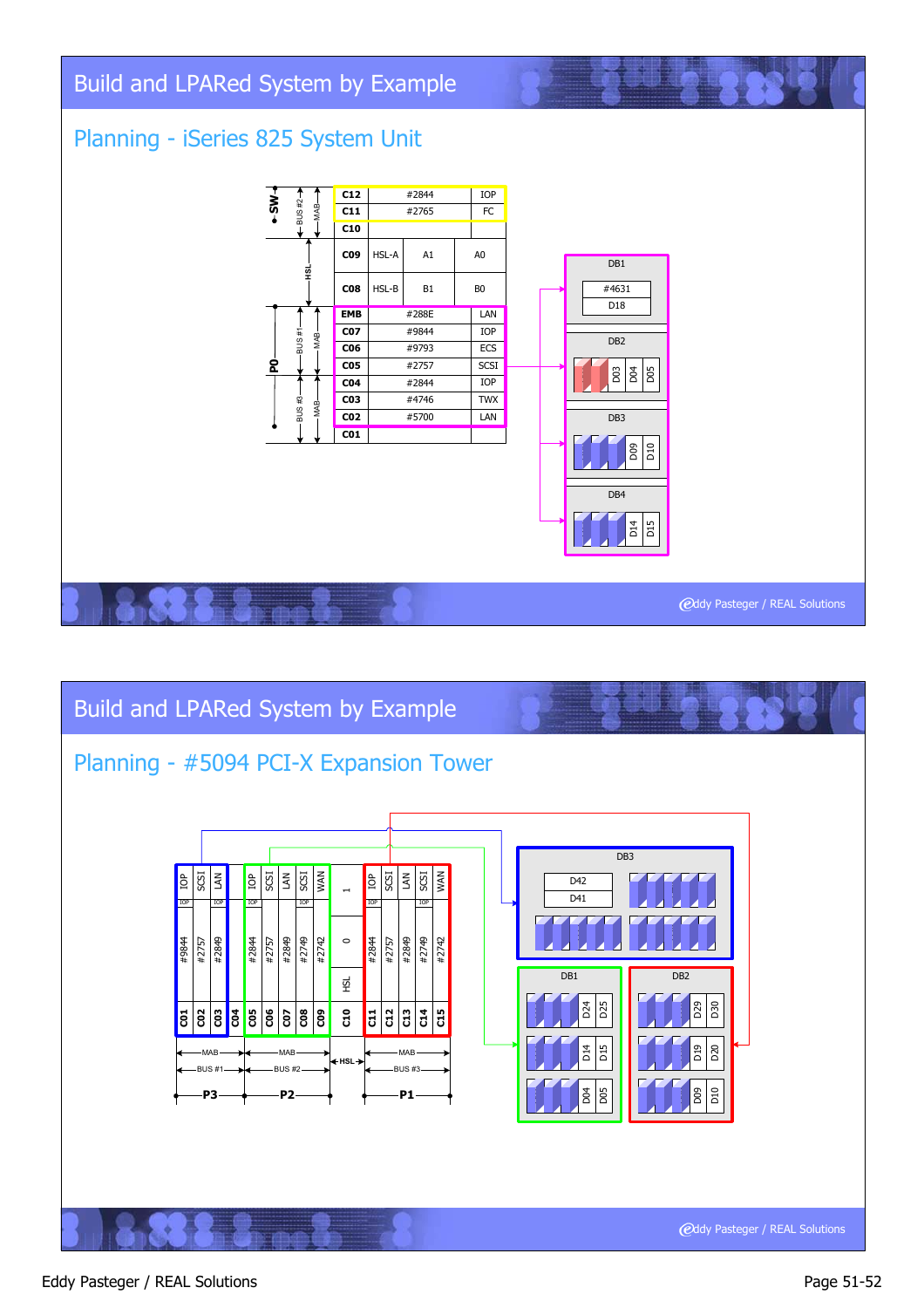# Build and LPARed System by Example

# Planning - #5088 PCI-X Expansion Tower



#### **@ddy Pasteger / REAL Solutions**

# Build and LPARed System by Example

# Planning - LPAR Validater Tool

| OS Level for Part Selection: V5R2M0 -                                   | 825-0 5094-1 5088-2 |                 |             |           |                              |                              |                    |                 |
|-------------------------------------------------------------------------|---------------------|-----------------|-------------|-----------|------------------------------|------------------------------|--------------------|-----------------|
| IOPs   IOAs Drives   Linux                                              | Add/Remove          | Slot            | IOP/IOA/Dev | Partition | Description                  |                              |                    |                 |
| <b>Disk Drives</b>                                                      | Remove              | DB4             | 4326x3      | Primary   | 35.16GB 15k RPM Disk Unit    |                              |                    |                 |
| 4317 8.58GB 10k RPM Disk Unit                                           | Add                 | DB4(a)          |             | Primary   | Disk Drives                  |                              |                    |                 |
| 4318 17.54GB 10k RPM Disk Unit                                          | Add                 | DB4(b)          |             | Primary   | Disk Drives                  |                              |                    |                 |
| 4326 35.16GB 15k RPM Disk Unit                                          | Remove              | DB3             | 4326x3      | Primary   | 35.16GB 15k RPM Disk Unit    |                              |                    |                 |
| 4327 70.56GB 15k RPM Disk Unit                                          | Add                 | DB3(a)          |             | Primary   | Disk Drives                  |                              |                    |                 |
| 4331 1.6GB Read Cache Device                                            | Add                 | DB3(b)          |             | Primary   | Disk Drives                  |                              |                    |                 |
|                                                                         | Remove              | DB <sub>2</sub> | 4326x2      | Primary   | 35.16GB 15k RPM Disk Unit    |                              |                    |                 |
| <b>CD/DVD</b>                                                           | Add                 | DB2(a)          |             | Primary   | <b>Disk Drives</b>           |                              |                    |                 |
| 4525 CDROM                                                              | Add                 | DB2(b)          |             | Primary   | Disk Drives                  |                              |                    |                 |
| 4530 DVD-RAM                                                            | Add                 | D <sub>18</sub> |             | Primary   | Internal Tape/CD-ROM/DVD-RAM |                              |                    |                 |
| 4531 DVD-ROM                                                            | Remove              | D17             | 4631        | Primary   | DVD-ROM                      |                              |                    |                 |
| 4625 CDROM                                                              | Remove              | C12             | 2844        | Sw-LPAR   | 64 MB IOP                    |                              |                    |                 |
| 4630 DVD-RAM                                                            | <b>Remove</b>       | lC11            | 2765        | Sw-LPAR   | Fiber Channel Tape Ctlr      |                              |                    |                 |
| 4631 DVD-ROM                                                            | Add                 | lc10            |             | Sw-LPAR   | <b>IOA</b>                   |                              |                    |                 |
|                                                                         | Remove              | C07             | 9844        | Primary   | Base 64 MB Base IOP          |                              |                    |                 |
| Internal tape                                                           | Remove              | EMB             | 288E        | Primary   | 100/10 Mbps Ethernet         |                              |                    |                 |
| 4582 4 GB 1/4 inch Cartridge Tape                                       | Remove              | C06             | 9793        | Primary   | Base 2-Line WAN with Modern  |                              |                    |                 |
| 4583 16 GB 1/4 inch Cartridge Tape                                      | Remove              | C05             | 2757        | Primary   | RAID Disk Unit Ctlr          |                              |                    |                 |
| 4584 30 GB 1/4 inch Cartridge Tape                                      | Remove              | C <sub>04</sub> | 2844        | Primary   | 64 MB IOP                    |                              |                    |                 |
| 4586 25 GB 1/4 inch Cartridge Tape                                      | Remove              | CO3             | 4746        | Primary   | Twinaxial Workstation        |                              |                    |                 |
| 4587 50 GB 1/4 inch Cartridge Tape                                      | Remove              | CO2             | 5700        | Primary   | 1 Gbps Ethernet              |                              |                    |                 |
| 4682 4 GB 1/4 inch Cartridge Tape<br>4683 16 GB 1/4 inch Cartridge Tape | Add                 | C <sub>01</sub> |             | Primary   | IOA                          |                              |                    |                 |
| 4684 30 GB 1/4 inch Cartridge Tape                                      |                     |                 |             |           |                              |                              |                    |                 |
| 4686 25 GB 1/4 inch Cartridge Tape                                      |                     |                 |             |           |                              |                              |                    |                 |
| 4687 50 GB 1/4 inch Cartridge Tape                                      |                     |                 |             |           |                              |                              |                    |                 |
|                                                                         |                     |                 |             |           |                              | <b>N</b> About LPARValidater |                    | $\vert x \vert$ |
|                                                                         |                     |                 |             |           |                              |                              | LPARValidater      |                 |
|                                                                         |                     |                 |             |           |                              |                              |                    |                 |
|                                                                         |                     |                 |             |           |                              |                              | Version 3.0        |                 |
| All partition requirements have been satisfied.                         |                     |                 |             |           |                              |                              |                    |                 |
|                                                                         |                     |                 |             |           |                              |                              | (c) Copyright 2001 |                 |
|                                                                         |                     | Yes             |             |           |                              |                              | IBM Corporation    |                 |
|                                                                         |                     |                 |             |           |                              | $\sqrt{CK}$                  |                    |                 |
|                                                                         |                     |                 |             |           |                              |                              |                    |                 |
|                                                                         |                     |                 |             |           |                              |                              |                    |                 |
|                                                                         |                     |                 |             |           |                              |                              |                    |                 |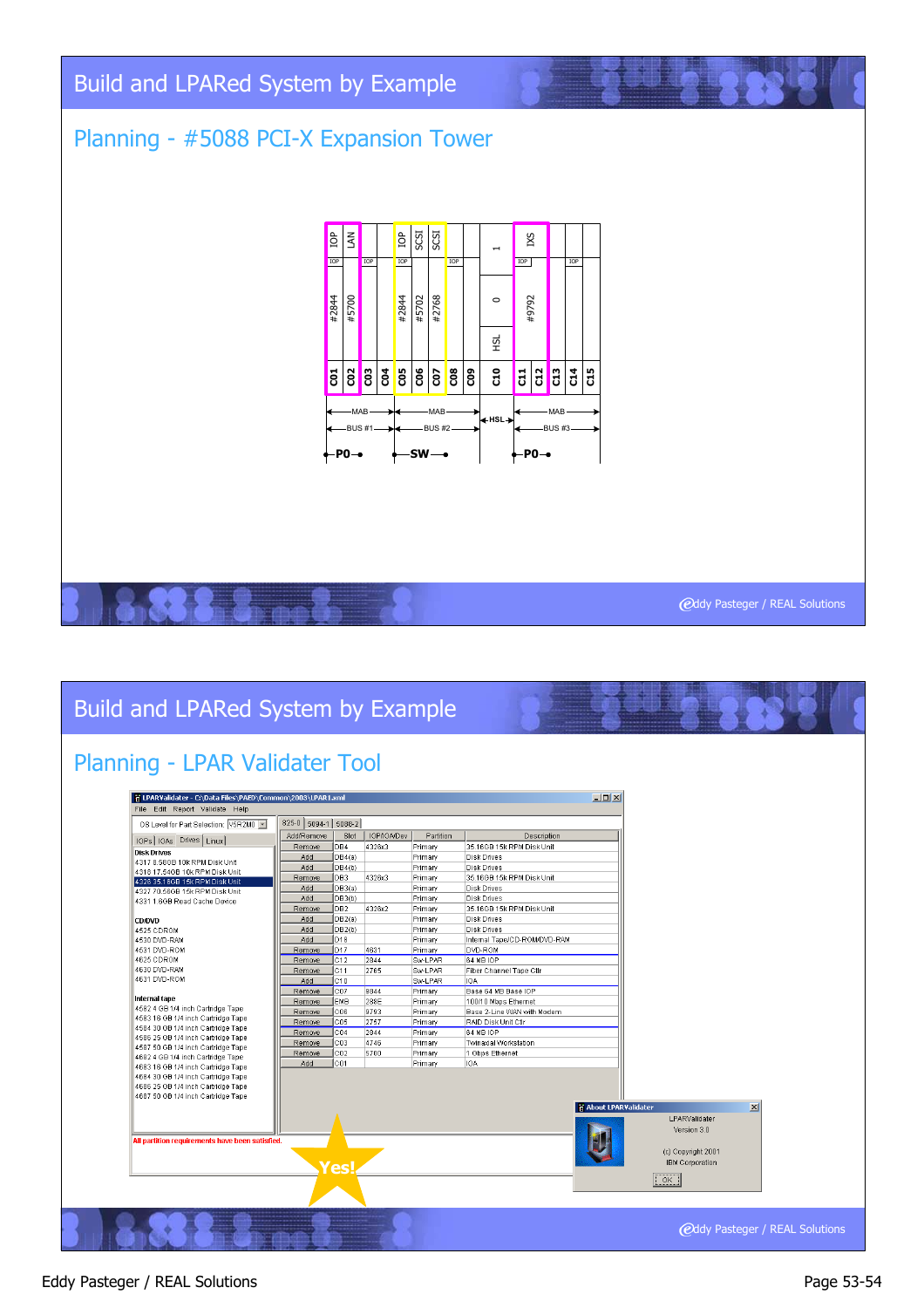# Build and LPARed System by Example

### Planning - LPAR Validater Tool



#### **@ddy Pasteger / REAL Solutions**

# **@ddy Pasteger / REAL Solutions** Implementation & Operations Interfaces available for installation and configuration Via 5250 displays thru DST or SST Via iSeries Navigator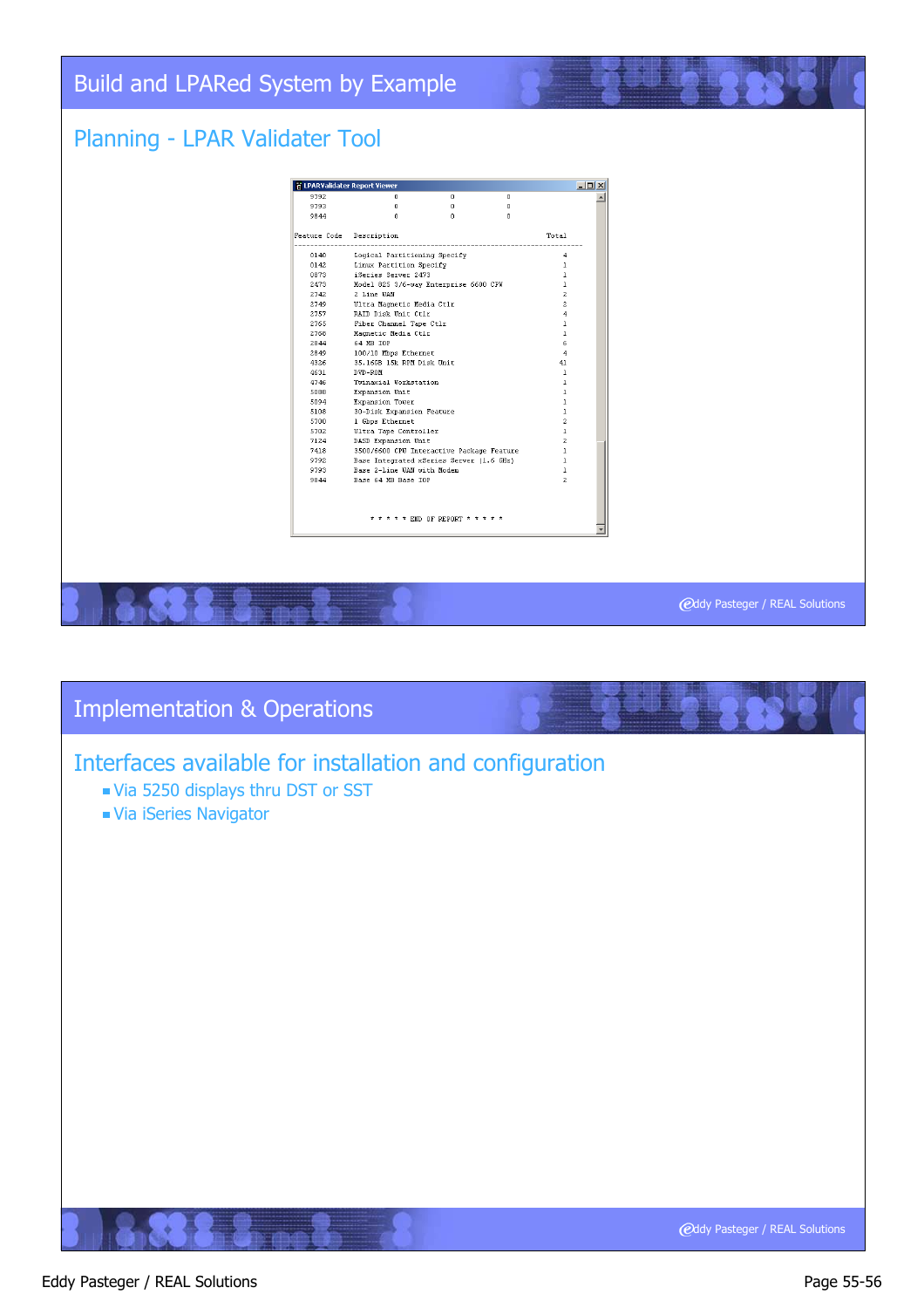| <b>Implementation &amp; Operations</b>                                                                                                                                                                                                                                                          |                                                                                                                                                                                                                                                                                                                                                                                                                                                                                                                     |
|-------------------------------------------------------------------------------------------------------------------------------------------------------------------------------------------------------------------------------------------------------------------------------------------------|---------------------------------------------------------------------------------------------------------------------------------------------------------------------------------------------------------------------------------------------------------------------------------------------------------------------------------------------------------------------------------------------------------------------------------------------------------------------------------------------------------------------|
| <b>New Logical Partition - Welcome</b><br>Welcome to the New Logical Partition wizard!<br>This wizard helps you complete the steps to create a new logical partition. You can learn more about<br>logical partitioning in the Information Center. To access the Information Center, click Help. | $\vert x \vert$                                                                                                                                                                                                                                                                                                                                                                                                                                                                                                     |
| You can click Cancel at any time to leave the wizard. Any changes you have made will b                                                                                                                                                                                                          | $\vert x \vert$<br><b>New Logical Partition - Type of Partition</b><br>What type of logical partition would you like to create?<br>Create new OS/400 partition<br>Creates a fully functioning logical partition for use with OS/400.<br>C Create new partition for future use<br>Creates a partition with only memory and no other hardware resources. The partition can not be<br>used until the required hardware resources are moved to it. You can avoid full system restarts<br>later by reserving partitions. |
| $\blacksquare$ Finish<br>$\bm{X}$ Cancel<br>$\rightarrow$ Next<br>Back                                                                                                                                                                                                                          | Note: The Information Center has information about logical partition minimum requirements. To<br>access the Information Center, click Help.<br>$P$ Help<br>$\blacksquare$ Finish<br>$\boldsymbol{X}$ Cancel<br>$\Rightarrow$ Next<br><b>Back</b>                                                                                                                                                                                                                                                                    |
|                                                                                                                                                                                                                                                                                                 | <b>@ddy Pasteger / REAL Solutions</b>                                                                                                                                                                                                                                                                                                                                                                                                                                                                               |

| <b>Implementation &amp; Operations</b>                                                                                                                                                      |                                                                                                                                                                                                                                                                                                                   |
|---------------------------------------------------------------------------------------------------------------------------------------------------------------------------------------------|-------------------------------------------------------------------------------------------------------------------------------------------------------------------------------------------------------------------------------------------------------------------------------------------------------------------|
| <b>New Logical Partition - Name</b><br>Each partition is required to have a name. Using the same name for both the partition name and the<br>partition's network attributes is recommended. | $\vert x \vert$                                                                                                                                                                                                                                                                                                   |
| What is the name of your new logical partition?<br>Partition name:<br>P <sub>4</sub>                                                                                                        | New Logical Partition P4 - Memory<br>$\vert x \vert$<br>PEI<br>Each partition requires memory. Move at least the minimum memory to the new partition. For information about<br>minimum memory requirements, click Help.                                                                                           |
| Partition ID:<br>Ħ                                                                                                                                                                          | Available memory:                                                                                                                                                                                                                                                                                                 |
|                                                                                                                                                                                             | Memory to move:<br>Partition<br>Current<br>Pending<br>Minimum<br>Maximum<br>512<br>512<br>512<br>6144<br>Primary (0)<br>P1(1)<br>3072<br>3072<br>6144<br>512<br>P2(2)<br>1024<br>6144<br>1024<br>512<br>MB<br>512<br>P3(3)<br>1024<br>1024<br>512<br>6144<br>Unassigned Hardware<br>512<br>6144<br>n<br>n<br>Move |
| $\boldsymbol{X}$ Cancel<br>$\blacktriangleright$ Finish<br><b>Back</b><br>$\Rightarrow$ Next                                                                                                | Memory for partition P4:<br>From Partition<br>Moved Memory<br>Unassigned Hardware<br>512<br>Remove                                                                                                                                                                                                                |
|                                                                                                                                                                                             | Total memory for partition P4:<br>MB<br>512<br>Set Minimum/Maximum                                                                                                                                                                                                                                                |
|                                                                                                                                                                                             | $?$ Help<br>$\blacksquare$ Finish<br>$\boldsymbol{X}$ Cancel<br><b>Explorer</b><br>$\Rightarrow$ Next                                                                                                                                                                                                             |
|                                                                                                                                                                                             | <b>@ddy Pasteger / REAL Solutions</b>                                                                                                                                                                                                                                                                             |

#### Eddy Pasteger / REAL Solutions **Page 57-58**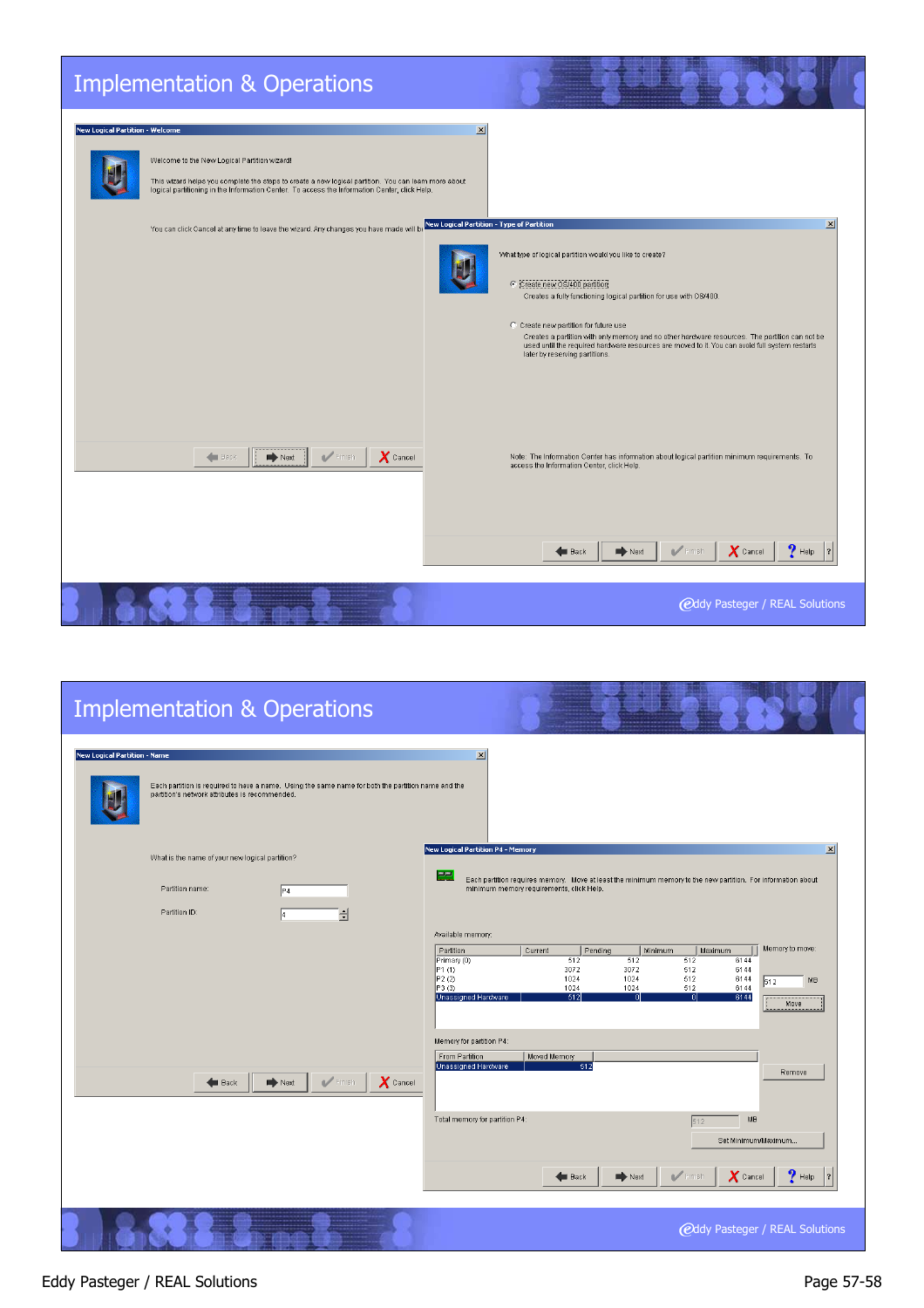

| <b>Implementation &amp; Operations</b>                                                                                                                                                                                                                                                                                                                                                                                                                                                   |                                                                                                                                                                                                                                                                                                                                                                                                                                                                     |                                                                                                                                                                                                                                                                                                                                                                             |
|------------------------------------------------------------------------------------------------------------------------------------------------------------------------------------------------------------------------------------------------------------------------------------------------------------------------------------------------------------------------------------------------------------------------------------------------------------------------------------------|---------------------------------------------------------------------------------------------------------------------------------------------------------------------------------------------------------------------------------------------------------------------------------------------------------------------------------------------------------------------------------------------------------------------------------------------------------------------|-----------------------------------------------------------------------------------------------------------------------------------------------------------------------------------------------------------------------------------------------------------------------------------------------------------------------------------------------------------------------------|
| File Edit View Help<br>$\Box$<br>$F^{\text{N}}$<br>iSeries Navigator<br>Luaab000: P1 (1)<br>- 图 Physical System<br>Current<br>Hardware<br>白 <b>n</b> Partitions<br>□ 間 P1 (1)<br>On<br>Unassigned Hardwar<br>.00 ما<br>Shared Pool Processo<br>$\frac{1}{2}$ Primary (0)<br>Move<br>Interactive Performance<br>T P1 (1)<br><b>Bu</b> Memory<br><b>Properties</b><br>■ P2 (2)<br>■ P3 (3)<br>System Bus 2<br>E-Co System Bus 5<br>E Co System Bus 24<br>$\vert \vert$<br>$\left  \right $ | $\Box$<br>0 minutes old<br>Pending<br>Owner<br>Type-Model<br>0,90<br>58 %<br>3072 MB<br>282D-<br>Shared<br>Primary (0)<br>P1(1)<br>Shared<br>Dedicated<br>P1(1)<br>28AB-<br>Move Processing Power<br>a.<br>Move Processing Power<br>Move from logical partition "P1 (1)"<br>Shared processor pool:<br>Interactive performance:<br>Virtual processors:<br>Move to<br>Logical partition:<br>Shared processor pool:<br>Interactive performance:<br>Virtual processors: | $\boldsymbol{\mathscr{C}}$<br>$\Box$<br>After Move<br>Current<br>Amount to Move<br>0,65<br>0,90<br>processing units<br>0,25<br>58<br>58<br>percent<br>lo.<br>$\overline{2}$<br>$\vert$ <sub>2</sub><br>$\overline{\phantom{a}}$<br>P2(2)<br>After Move<br>Current<br>0,50<br>0,75<br>processing units<br>24<br>24<br>percent<br>1<br>OK<br>Schedule<br>Cancel<br>Help<br> ? |
|                                                                                                                                                                                                                                                                                                                                                                                                                                                                                          |                                                                                                                                                                                                                                                                                                                                                                                                                                                                     | <b>@ddy Pasteger / REAL Solutions</b>                                                                                                                                                                                                                                                                                                                                       |

#### Eddy Pasteger / REAL Solutions **Page 59-60**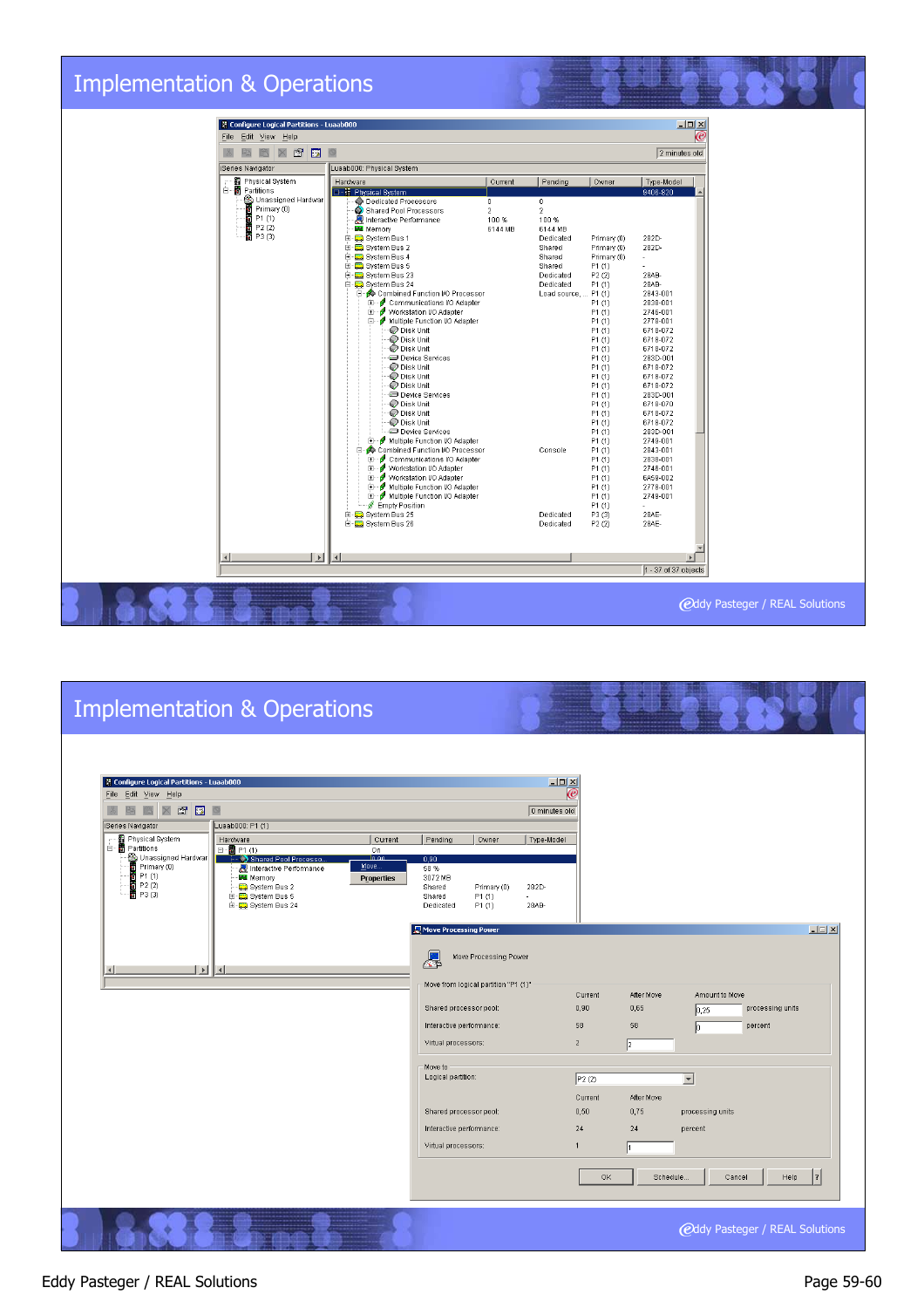

# **@ddy Pasteger / REAL Solutions** Chapter 5. Linux on iSeries LPAR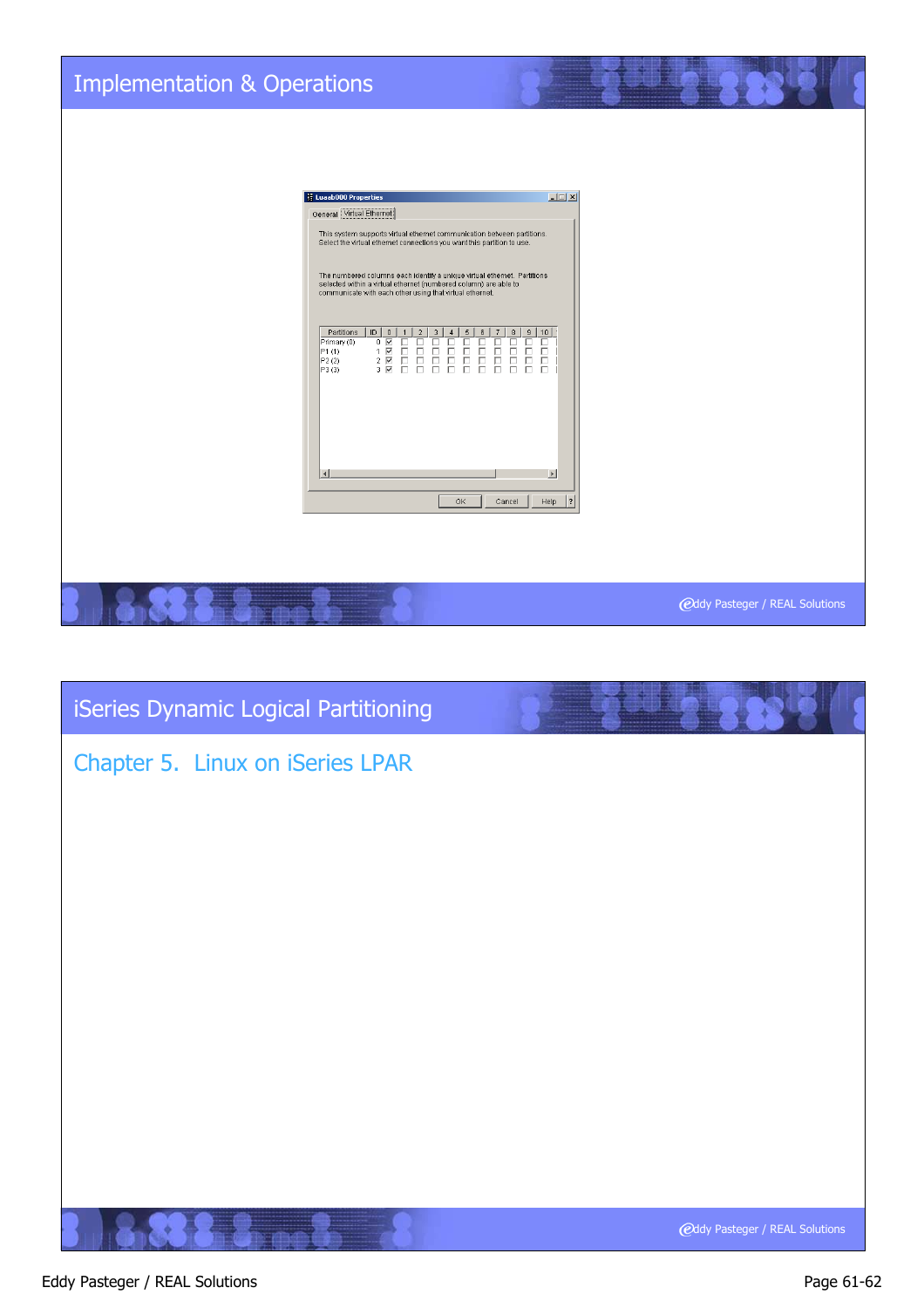#### Linux on iSeries LPAR

#### **Requirements**

- **Primary partition must be V5R1 or higher** 
	- V5R2 recommended to benefit of dynamic CPU and memory allocation
- **Hosting partition must be V5R1 or higher**

#### **Example 1** Linux distribution supported

- RedHat, SuSE or Turbolinux
- Power PC Edition (cf. Apple MacIntosh)
- 32-bits or 64-bits ... Power4 processors requires a 64-bits edition

# Two ways to implement

- Direct I/O
- Virtual I/O

**@ddy Pasteger / REAL Solutions** 

# **@ddy Pasteger / REAL Solutions** Linux on iSeries LPAR Direct I/O **IOPs are not needed** Linux doesn't know what an IOP is ! Linux owns its (supported) IOAs Drivers are provided to handle them Fibre Channel, Disk Controller, Network Adapter Linux Kernel Hypervisor Drivers **Hosting** OS/400 Partition **Hardware** NWSD

#### Eddy Pasteger / REAL Solutions **Page 63-64**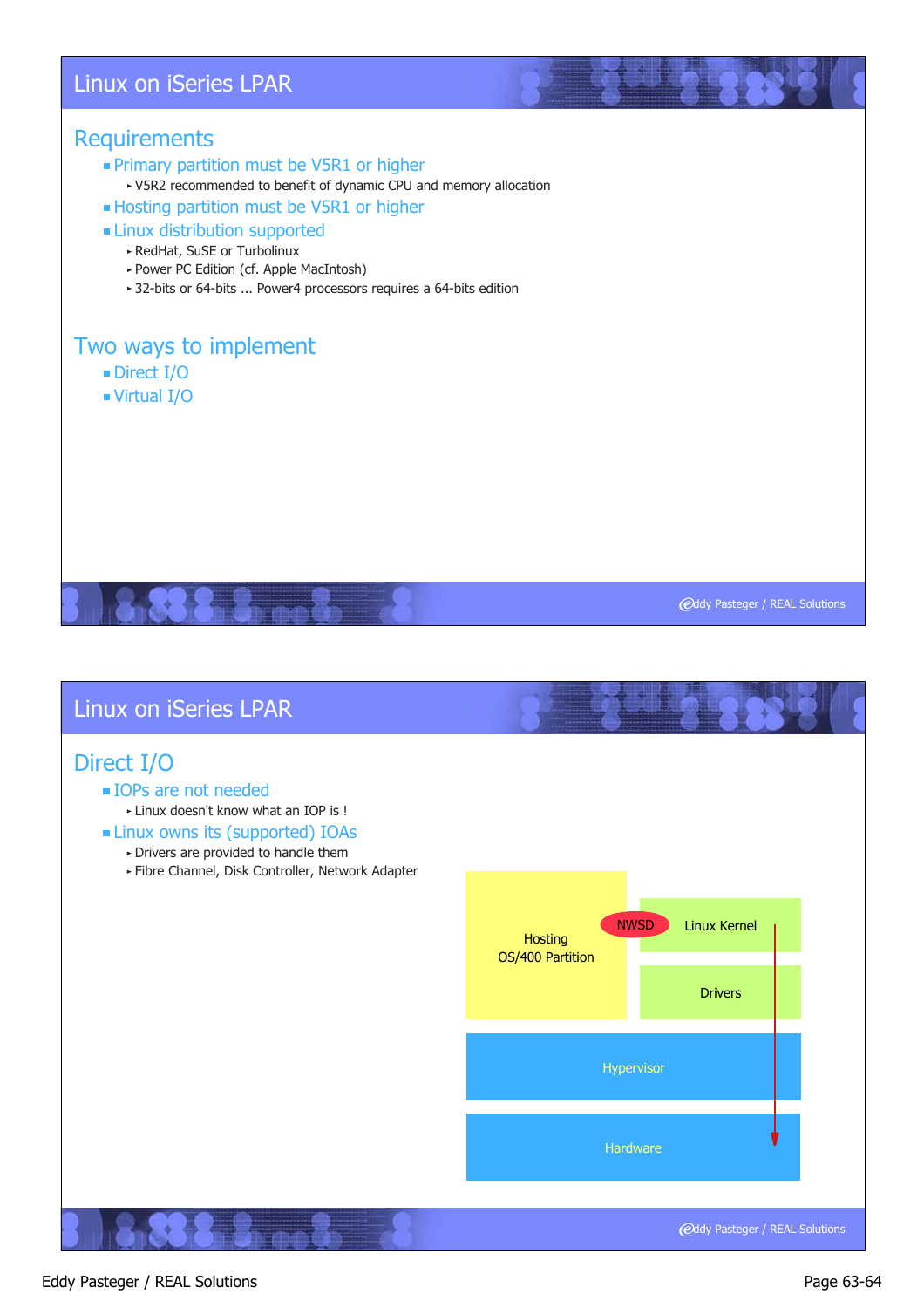#### Linux on iSeries LPAR

#### Virtual I/O

#### No additional hardware is required

- I/Os are redirected to the hosting OS/400 partition
- Virtual ...
	- CD-ROM, Disk, LAN adapter, Tape



#### Linux on iSeries LPAR

#### **Operations**

- **Prepare a Linux Console** 
	- External workstation with a simple telnet client
	- ► Telnet the hosting OS/400 partition on port 2301 and select the guest partition to work with
- Create the Guest Linux Partition
	- Allocate resources (processor, memory)
- Create a Network Server Decription (NWSD)
	- $\blacktriangleright$  Network Server Type = \*GUEST, specify Partition ID IPL source is an IFS stream file (boot file)
- Create Network Server Storage Spaces (NWSSTG)
	- For virtual disk I/Os only
- Vary On NWSD
	- Partition starts on IFS stream file
	- Installation continues on CD-ROM
- **Process to a regular Linux installation**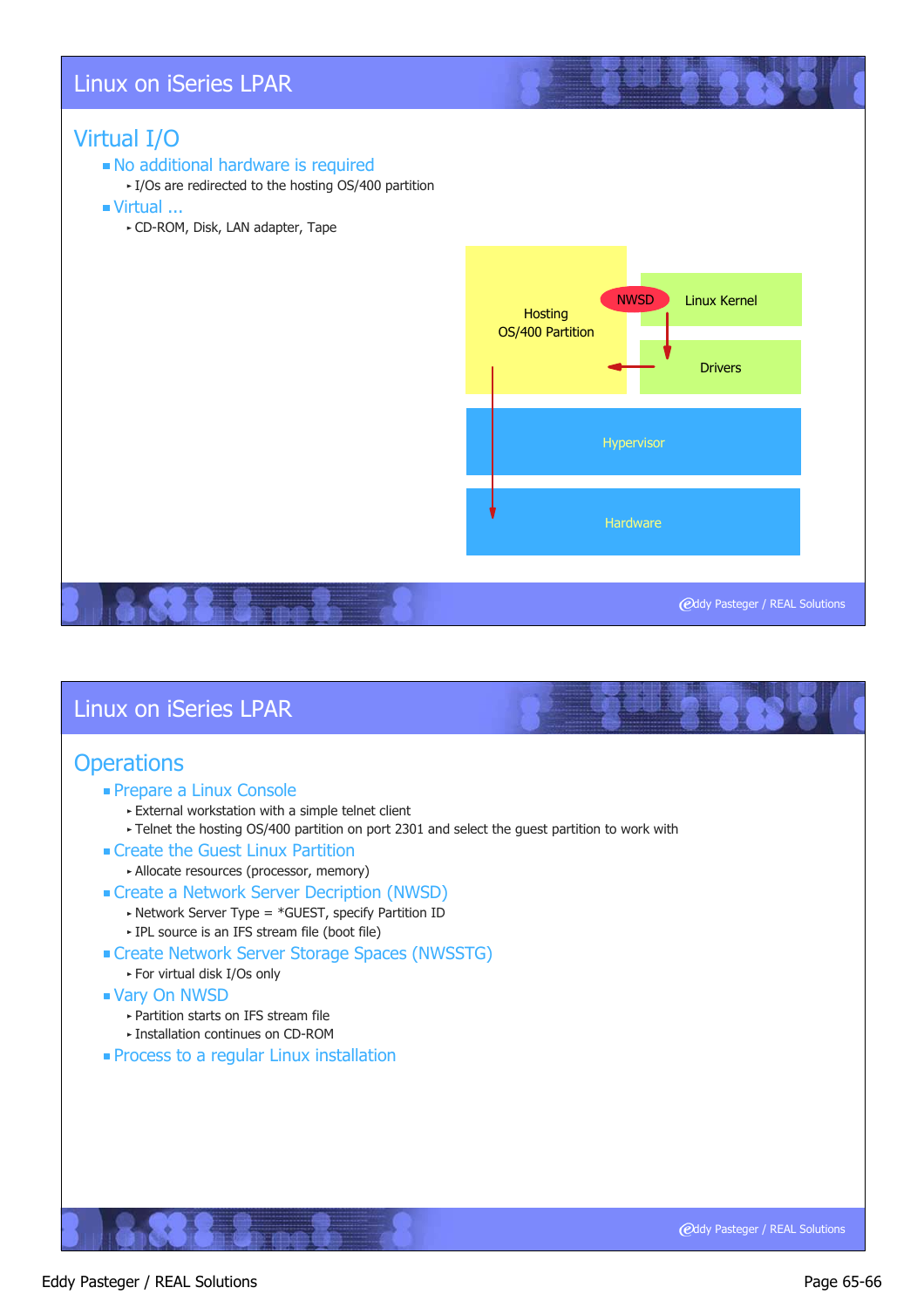

# **@ddy Pasteger / REAL Solutions** iSeries Dynamic Logical Partitioning **Directions** AIX on an iSeries Partition (2004 as IBM SoD) Hardware Management Console Dynamic Partition Sizing ...

#### Eddy Pasteger / REAL Solutions **Page 67-68**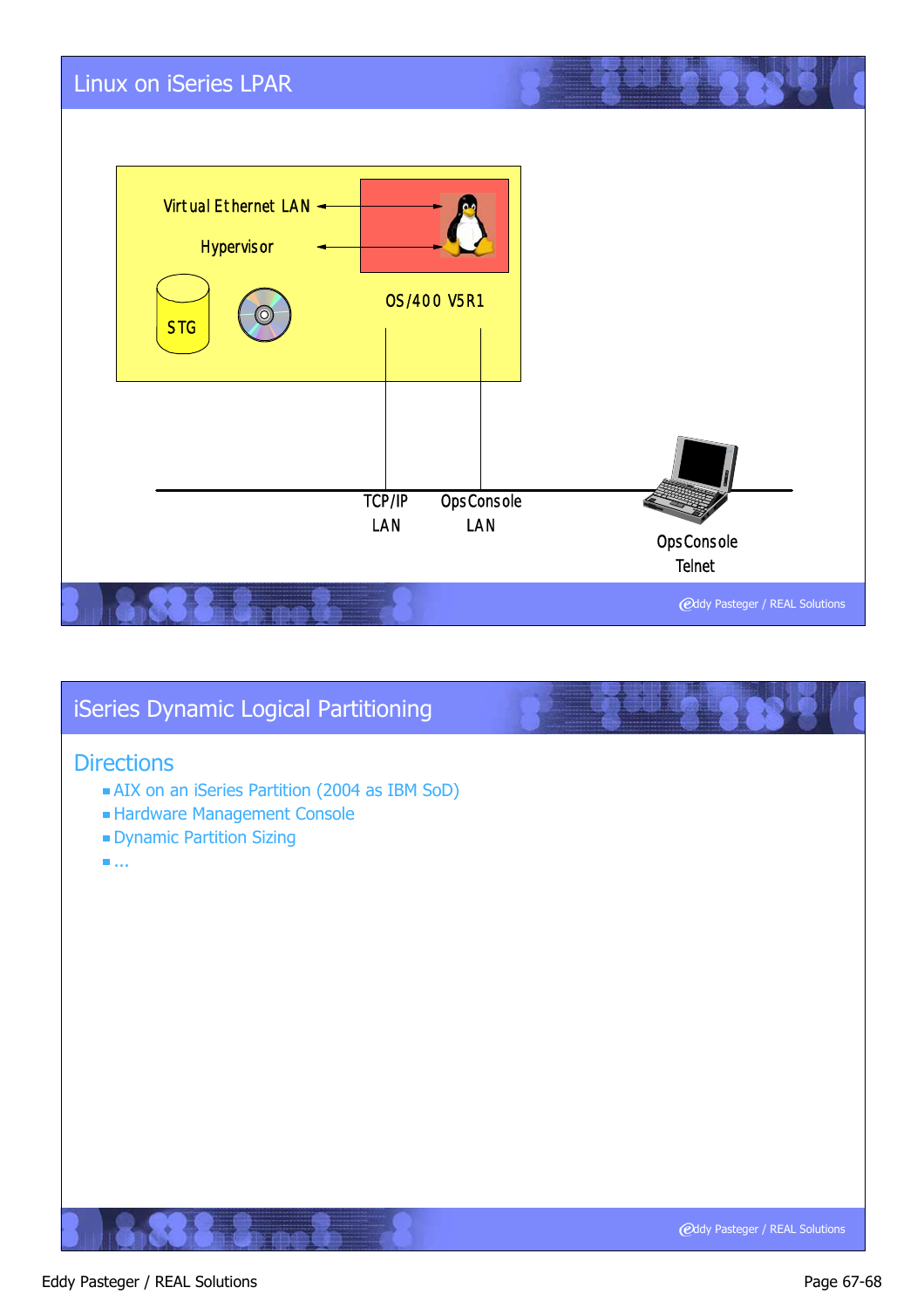# iSeries Dynamic Logical Partitioning

#### **References**

- Fortress Rochester : the inside story of IBM iSeries Frank G. Soltis, NEWS/400 Books, 2001
- Capacity Planning for Logical Partitioning on the IBM eServer iSeries Server SG24-6209-00, IBM RedBooks, 2001
- **ELINUX ON ISERIES, an implementation guide** 
	- SG24-6232-00, IBm RedBooks, 2001
- **IBM eServer iSeries System Handbook** 
	- GA19-5486-23, IBM RedBooks, 2003
- Internet
	- http://www.ibm.com/servers/eServer/iSeries/LPAR
- E-mail
	- eddy.pasteger@real.lu